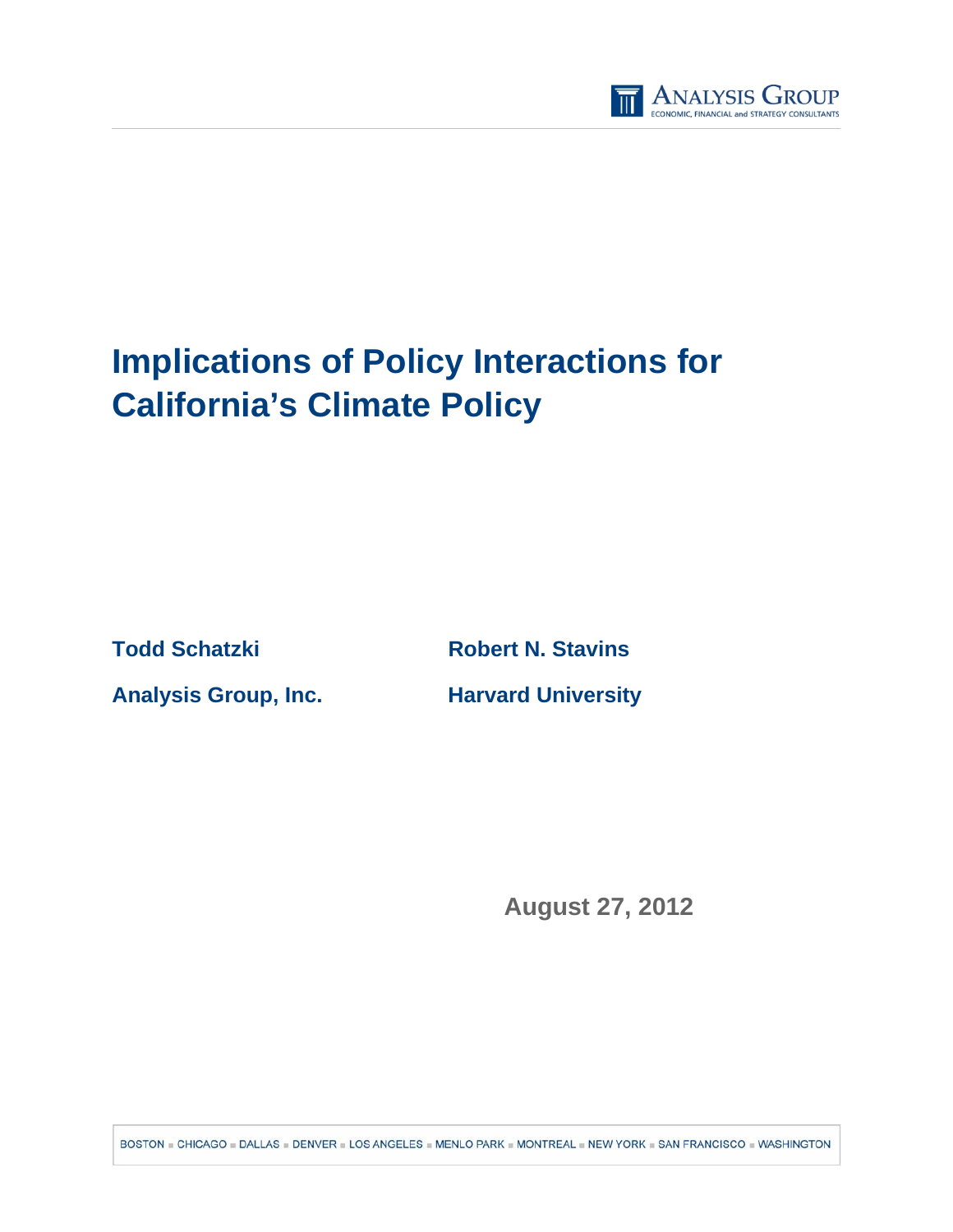# **Implications of Policy Interactions for California's Climate Policy**

## **Executive Summary**

# **Todd Schatzki and Robert N. Stavins1**

## August 2012

California's Global Warming Solutions Act of 2006 (AB 32) requires that the State lower its greenhouse gas (GHG) emissions to 1990 levels by the year 2020. To achieve this ambitious goal, California's Air Resources Board (ARB) has developed an AB 32 Scoping Plan that includes multiple policies and programs targeting different sectors and energy uses. Although these diverse policies and programs are typically approached and analyzed as if they were independent of one another, in fact, interactions among these policies and between AB 32 policies and federal policies can have very important consequences for environmental effectiveness as well as economic performance.

Interactions between policies are most problematic when two conditions occur: first, a state policy creates more stringent requirements that overlap with a "broader" state or federal policy ("overlap criteria"); and, second, the broader federal or state policy provides flexibility to meet requirements through adjustments across sectors or states ("flexible policy criteria"). These flexible policies can include quantity-based policies (such as, cap-and-trade) and policies that average performance (such as, renewable portfolio standards or renewable fuel standards.)

In the context of the AB 32 Scoping Plan, two types of interactions pose the greatest concern. The first is the interaction between the GHG cap-and-trade program and other AB 32 policies that regulate sources covered by the cap-and-trade program. For example, emissions from transportation fuel combustion are regulated by both the cap-and-trade program and by the Low Carbon Fuel Standard (LCFS), which mandates reductions in the GHG-intensity of transportation fuels.

When state-level policies overlap with cap-and-trade, the complementary policies will generally fail to create any additional emission reductions. With a binding cap-and-trade system in place, aggregate emissions will equal the cap whether or not complementary policies are implemented. While complementary policies may shift emissions among sources or sectors covered by the cap, aggregate emissions will remain unchanged.

<sup>&</sup>lt;sup>1</sup> Schatzki is a Vice President at Analysis Group. Stavins is Albert Pratt Professor of Business and Government, John F. Kennedy School of Government, Harvard University; University Fellow, Resources for the Future; and Research Associate, National Bureau of Economic Research. He is an elected Fellow of the Association of Environmental and Resource Economists, was Chairman of the U.S. Environmental Protection Agency's Environmental Economics Advisory Committee, and served as Lead Author of the Second and Third Assessment Reports and Coordinating Leading Author of the Fifth Assessment Report of the Intergovernmental Panel on Climate Change. Institutions listed are for purposes of identification only, implying no endorsement of this work. Support was provided by the Chevron Corporation, but the opinions expressed are exclusively those of the authors. Valuable research assistance was provided by Michael Kincaid, and helpful comments on a previous version of the manuscript were provided by Lawrence Goulder, but the authors are solely responsible for any remaining errors. To request further information or provide comments, Dr. Schatzki can be reached at: tschatzki@analysisgroup.com.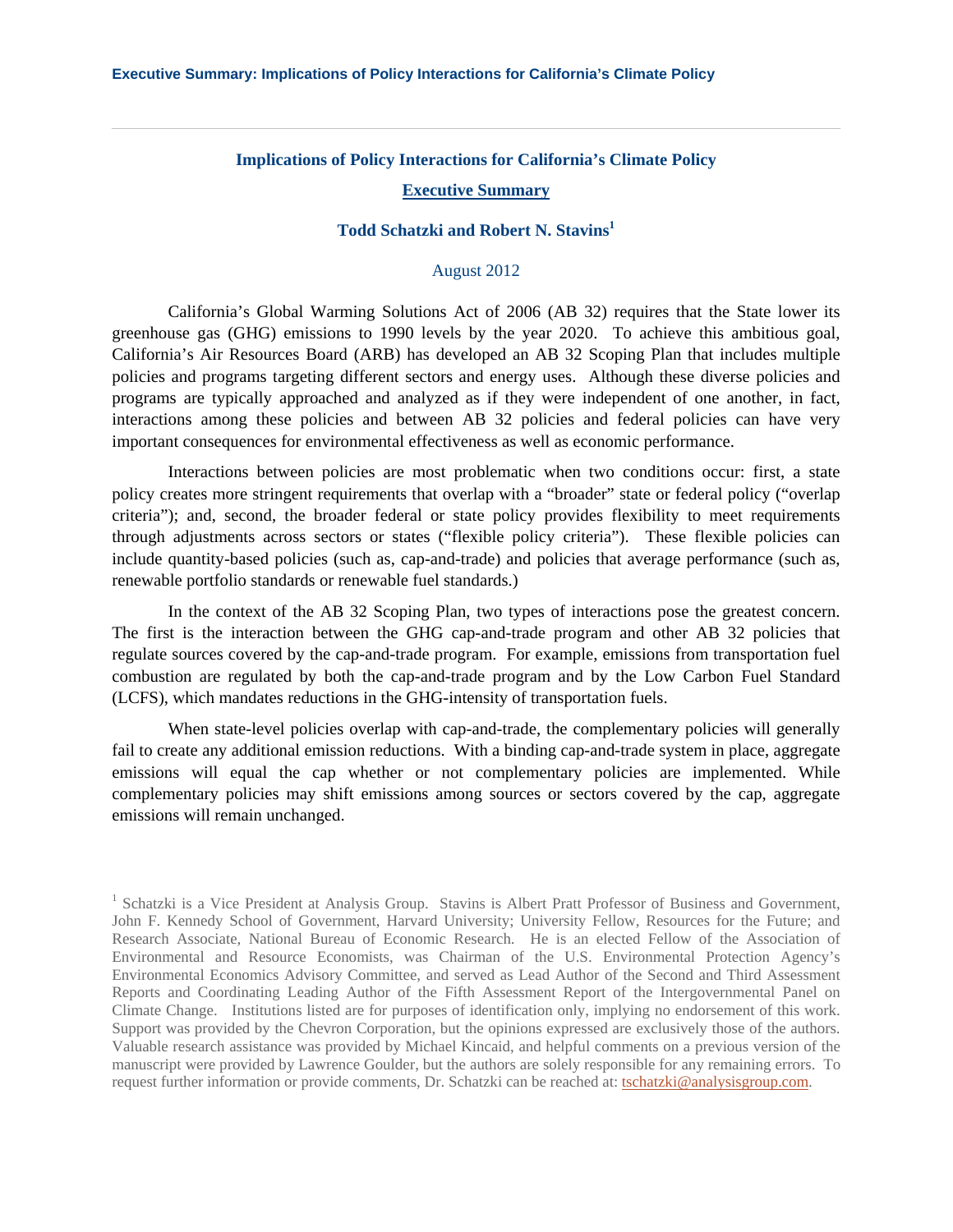However, complementary policies may increase the cost of meeting emission targets when implemented alongside cap-and-trade. If complementary policies require that more costly emission reductions be undertaken, then the shift from lower-cost to higher-cost reduction activities increases the cost of achieving emission targets. If the complementary policy requires reductions that are cost-effective under cap-and-trade then the reductions occur whether or not the complementary policy is implemented; consequently, costs do not rise, but the policy is irrelevant. A complementary policy can shift emission reductions to *lower*-cost emission reduction activities only if it targets non-GHG market failures, such as information problems or behavioral biases regarding household energy use, or targets sectors not covered by the cap-and-trade system.



**Figure ES-1: Emission Leakage from the Low Carbon Fuel Standard** 

Source: Table 4.

The specific impacts arising from these interactions depend on policy details. With the LCFS, interactions with the GHG cap-and-trade program may partially, fully or more than fully offset reductions required by the LCFS; thus, emissions may decrease, remain unchanged, or even increase. **Figure ES-1** shows estimates of this emission "leakage" for eleven scenarios evaluated in ARB's LCFS regulatory assessment. With the LCFS, leakage may exceed 100% if the LCFS increases the use of renewable fuels that have higher out-of-state up-stream emissions that are not covered by the cap-and-trade program.

The LCFS will also raise the cost of achieving AB 32 emission targets if the GHG reductions arising from fuel substitutions used to comply with the LCFS are more costly than those under cap-andtrade. **Figure ES-2** reports GHG emission reduction costs from fuel substitutions from multiple studies. The figure shows that costs in 2020 may be much higher than likely allowance costs under cap-and-trade. (For comparison, ARB's most conservative scenario in its 2010 economic analysis has allowance prices of \$102 per MTCO2e.) However, the figure also shows that costs could be low or even negative if sugarcane ethanol or cellulosic ethanol is less costly than gasoline by 2020. If that is the case, then these substitutions would occur without any policy intervention, including cap-and-trade.

**Analysis Group, Inc. Page ES-2**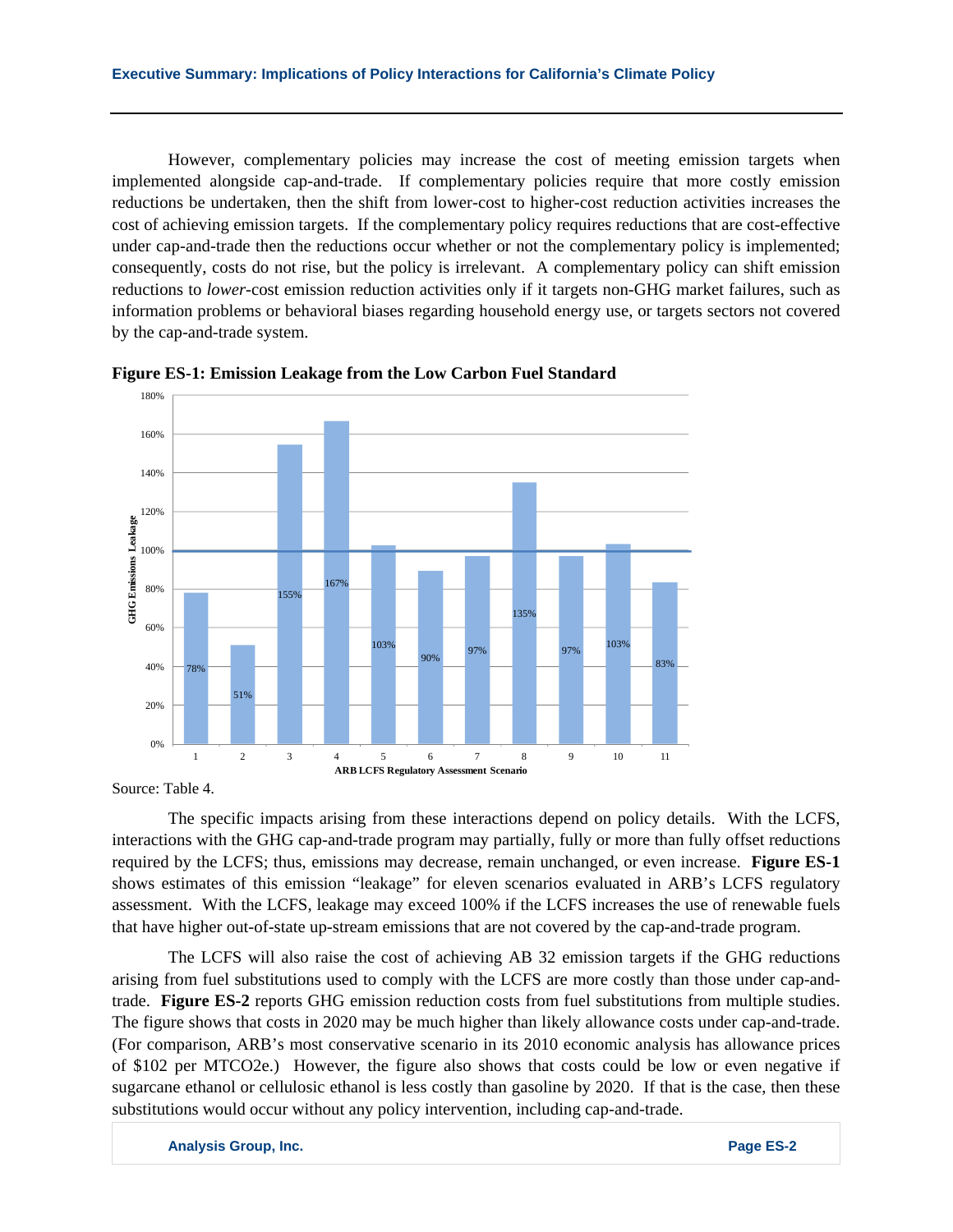Interactions between federal and California policies can lead to similar outcomes for environmental effectiveness and economic performance. Again, consider the LCFS. The LCFS overlaps with the Federal Renewable Fuels Standard (RFS), which imposes quantity targets for renewable fuels. Under certain conditions, the LCFS simply shifts demand for renewable fuels (and the costs of the RFS) from other states to California without affecting nationwide demand. However, because the LCFS targets carbon-intensity, it could achieve incremental GHG emission reductions by inducing demand for renewable fuels with lower GHG intensity than would be needed to comply with the RFS. These emission reductions would be achieved at an incremental cost that would be borne in California, since the lower-GHG renewable fuels would be more costly than those required to meet the RFS. As with the state-level LCFS interactions, in practice, the outcomes of these federal-state interactions will depend on policy details and the relative costs and emissions intensity of available renewable fuels.

# **Figure ES-2: Cost of GHG Emission Reduction Through Gasoline Substitution, Alternative Studies (Dollars per MTCO2e)**



**LCFS Estimates of Cost per Metric Ton of CO2e Reduced**

#### Source: Table 5

Many elements of the AB 32 Scoping overlap with the GHG cap-and-trade program, and certain policies interact with existing federal policies. The state should carefully consider the implications of these interactions for its climate policies as they evolve both for the benefit of its own citizens and because many states and countries will be drawing lessons about the feasibility of environmentallyeffective and cost-effective climate policies from California's experience. Thus, as the cap-and-trade program is implemented, policymakers may want to revisit decisions to pursue other policies that regulate activities covered by cap-and-trade. While some of these policies may address market failures unrelated to GHG emissions, absent such dimensions, these complimentary policies may achieve few emission reductions, while raising climate policy costs.

**Analysis Group, Inc. Page ES-3**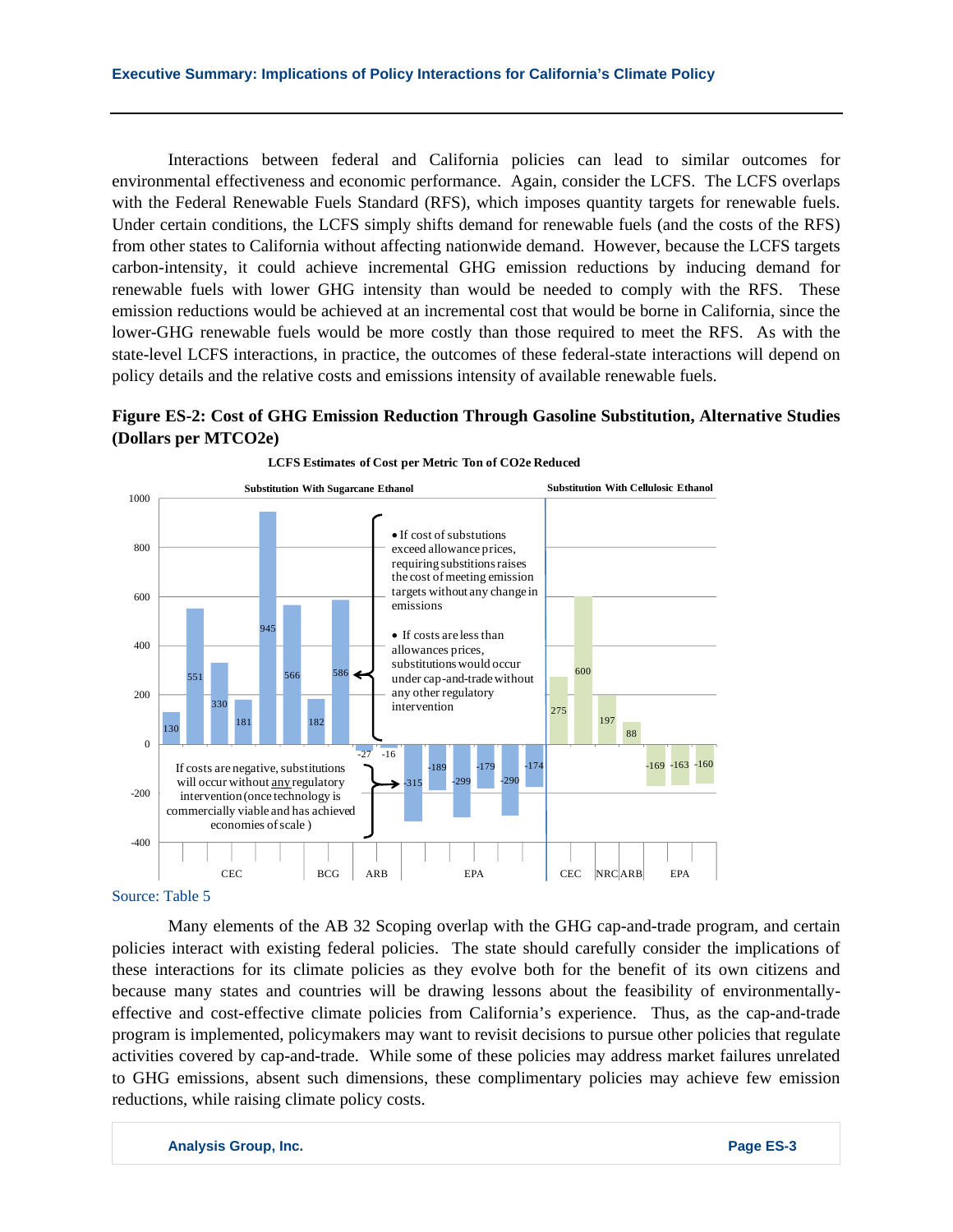#### **Implications of Policy Interactions for California's Climate Policy**

# **Todd Schatzki and Robert N. Stavins<sup>2</sup>**

## August 2012

The California Global Warming Solutions Act of 2006 (AB 32) is a landmark for climate policy. AB 32 established binding targets for greenhouse gas (GHG) emissions from the state of California, requiring that they be lowered to 1990 levels by the year 2020. To achieve this goal, California must reduce emissions from the wide variety of activities that contribute to (or potentially mitigate) atmospheric concentrations of GHGs. The Air Resources Board (ARB) has developed an AB 32 Scoping Plan that identifies multiple policies and programs to achieve AB 32's ambitious goals. Although these diverse policies and programs are typically approached and analyzed as if they were independent of one another, in fact, interactions among these policies and between AB 32 policies and federal policies can have very important consequences for environmental effectiveness as well as economic performance. This paper addresses such interactions and consequences.

## **1. AB 32 Scoping Plan**

A key component of AB 32 is the cap-and-trade system that covers approximately 85% of California's emissions. The cap-and-trade system is uniquely suited to regulating California's diverse GHG sources by creating a uniform price signal for all GHG emissions from covered activities. The program's design provides incentives for emission targets to be met through the least-costly measures regardless of the activities or sectors of the economy from which they originate.

ARB is also implementing a variety of complementary policies to address particular types of emission-generating activities. While some of these policies target emissions not covered by the cap-andtrade program, others target activities already covered by cap-and-trade. In fact, as shown in **Table 1**, ARB is implementing policies to address nearly every major dimension of energy use that contributes to GHG emissions. For example, complementary transportation policies target the GHG content of

<sup>&</sup>lt;sup>2</sup> Schatzki is a Vice President at Analysis Group. Stavins is Albert Pratt Professor of Business and Government, John F. Kennedy School of Government, Harvard University; University Fellow, Resources for the Future; and Research Associate, National Bureau of Economic Research. He is an elected Fellow of the Association of Environmental and Resource Economists, was Chairman of the U.S. Environmental Protection Agency's Environmental Economics Advisory Committee, and served as Lead Author of the Second and Third Assessment Reports and Coordinating Leading Author of the Fifth Assessment Report of the Intergovernmental Panel on Climate Change. Institutions listed are for purposes of identification only, implying no endorsement of this work. Support was provided by the Chevron Corporation, but the opinions expressed are exclusively those of the authors. Valuable research assistance was provided by Michael Kincaid, and helpful comments on a previous version of the manuscript were provided by Lawrence Goulder, but the authors are solely responsible for any remaining errors. To request further information or provide comments, Dr. Schatzki can be reached at: tschatzki@analysisgroup.com.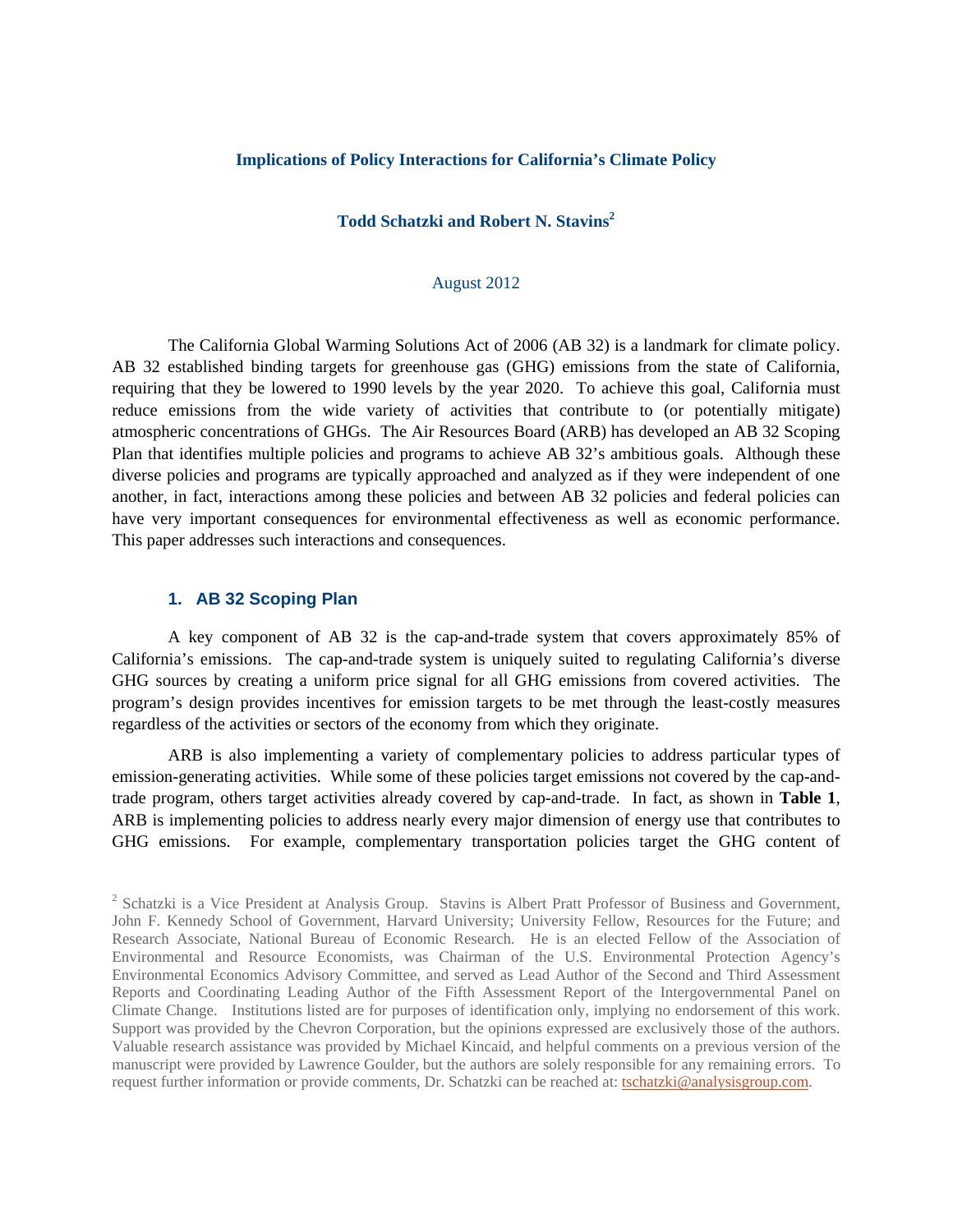transportation fuels, vehicle fuel efficiency and local transportation planning and zoning (to reduce vehicle utilization, among other objectives.) Thus, although the cap-and-trade system (by putting a price on emissions) provides a uniform incentive to reduce emissions across all activities covered by the cap, ARB has adopted additional policies affecting nearly every dimension of activity covered by cap-andtrade. This paper addresses the environmental and economic consequences of this "belt and suspenders" approach, due to interactions among components of the AB 32 policy portfolio.

As California implements its climate policy, other policies at the federal level also aim to reduce GHG emissions as one of multiple policy goals. Interactions between these federal policies and policies in the AB 32 Scoping Plan will also have implications for environmental effectiveness and economic performance. A partial list of federal policies affecting GHG emissions include: $3$ 

- Renewable Fuel Standard (RFS),
- Vehicle fuel efficiency standards (CAFE standards),
- GHG emission standards (under the Clean Air Act),
- Appliance and equipment standards, and
- Tax credits for renewable energy.

These policies reflect a range of mechanisms including technology standards (for example, appliance and equipment standards), price-based instruments (for example, tax credits), and quantity-based instruments (for example, CAFE standards and the RFS).

<sup>&</sup>lt;sup>3</sup> Other federal policies may create incentives that both complement and work against climate policy goals. For example, Clean Air Act regulations affecting  $SO_2$  and  $NO<sub>X</sub>$  emissions generally reduce GHG emissions as a cobenefit.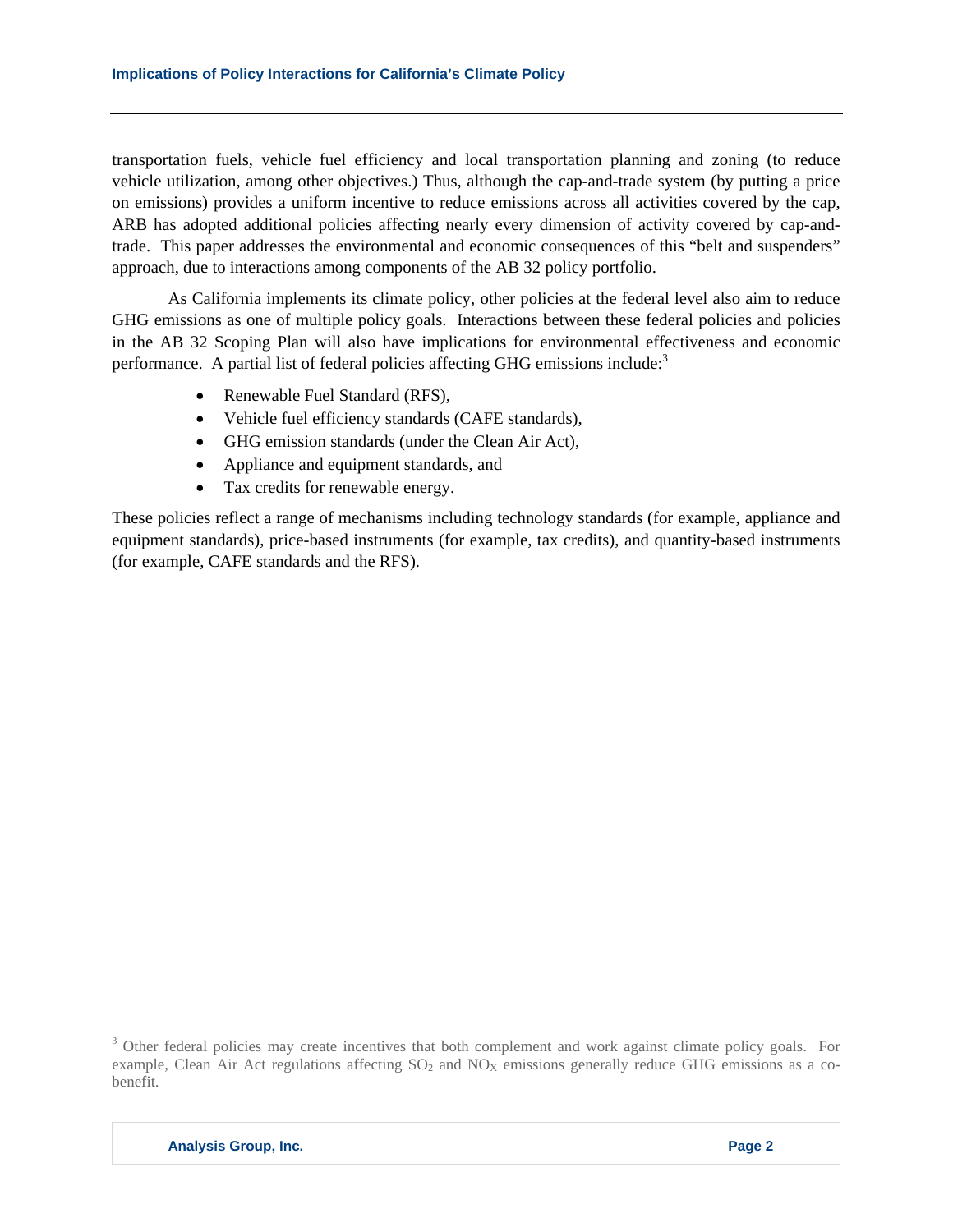| <b>Dimension of Energy Use</b>                             | <b>Policy</b>                                                | <b>Anticipated Reductions</b><br>(MMTCO <sub>2</sub> e) |
|------------------------------------------------------------|--------------------------------------------------------------|---------------------------------------------------------|
| <b>Capped Activities</b>                                   |                                                              |                                                         |
| <b>Personal Transportation</b>                             |                                                              |                                                         |
| <b>Fuel GHG Content</b>                                    | Low Carbon Fuel Standard                                     | 15.0                                                    |
| Driving Behavior and Patterns<br>(Vehicle Miles Travelled) | SB 375                                                       | 3.0                                                     |
| Vehicle Fuel Efficiency                                    | Pavley II Light-Duty Vehicle Standards                       | 29.9                                                    |
| <b>Carbon Emissions Rate</b>                               | Vehicle Efficiency Measures                                  | 3.7                                                     |
| <b>Other Transportation</b>                                |                                                              |                                                         |
| Goods Movement                                             | Shore Power for Ocean-Going Vessels                          | 0.2                                                     |
| Heavy / Medium-Duty Advanced                               | Medium / Heavy Duty Vehicles                                 | 0.5                                                     |
| <b>Clean Cars</b>                                          | Heavy-Duty Vehicle GHG Reduction<br>(Aerodynamic Efficiency) | 0.9                                                     |
| <b>Public Transit</b>                                      | <b>High Speed Rail</b>                                       | 1.0                                                     |
| Electricity                                                |                                                              |                                                         |
| Carbon Intensity of Electricity                            | 33% Renewable Portfolio Standard                             | 11.4                                                    |
| Generation                                                 | <b>Million Solar Roofs</b>                                   | 1.1                                                     |
|                                                            | Combined Heat and Power                                      | 4.8                                                     |
| Household Energy Efficiency                                | Utility Energy Efficiency Programs                           | 11.9                                                    |
| Industry                                                   |                                                              |                                                         |
| <b>Production GHG Emissions</b>                            | Refinery Measures & Energy Efficiency<br>Audits              | 0.3                                                     |
| <b>Uncapped Activities</b>                                 |                                                              |                                                         |
| Non-CO2 GHGs                                               | <b>High Global Warming Potential Gases</b>                   | 9.8                                                     |
|                                                            | Oil & Gas Sector (methane)                                   | 1.1                                                     |
|                                                            | Landfill and waste (methane)                                 | 1.5                                                     |
| Forestry                                                   | <b>Sustainable Forests</b>                                   | 5.0                                                     |

# **Table 1: Complementary Policies in the AB 32 Scoping Plan**

Source: ARB, "Status of Scoping Plan Recommended Measures," July 2011; ARB, "Final Supplement to the AB 32 Scoping Plan Functional Equivalent Document," Attachment D, August 19, 2011.

**Analysis Group, Inc.** Page 3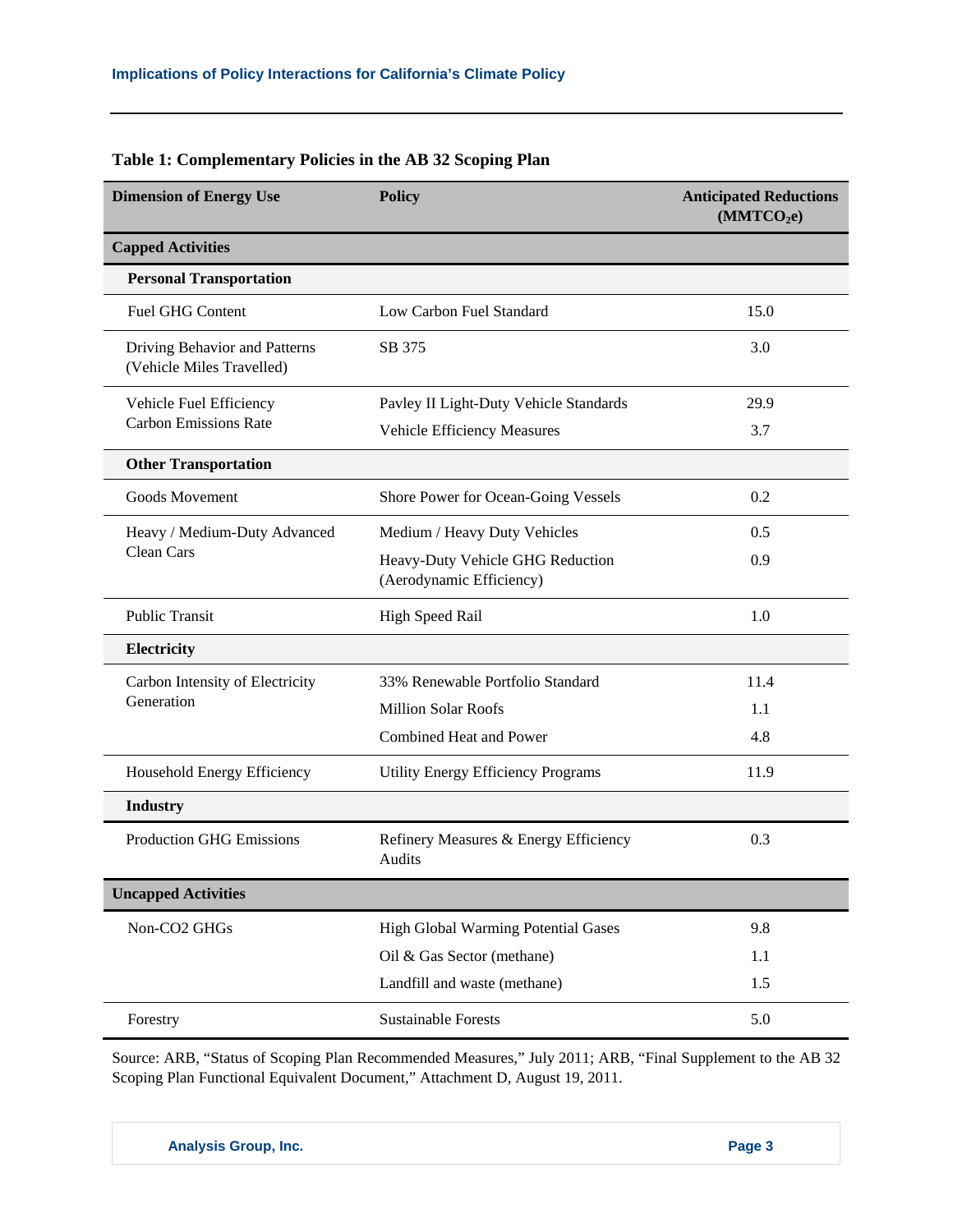# **2. Implications of Climate Policy Interactions for Environmental Effectiveness and Economic Performance**

For state-level climate policies, interactions can occur between individual elements of a state policy or between state policy and federal policy. In either case, interaction between policies has potential implications for the cost-effectiveness of actions taken to reduce GHG emissions, and can have implications for aggregate emission reductions as well. $4$ 

Interactions between policies are most problematic when two conditions are met:<sup>5</sup>

- 1. When a state policy creates more stringent requirements that overlap with a "broader" state or federal policy ("overlap criteria"); and
- 2. The broader federal or state policy provides flexibility to meet requirements through adjustments across sectors or states ("flexible policy criteria".)

Not all policies meet these criteria. For example, broader state or federal policies using command and control or price-based instruments have limited interaction with state-level policies. By contrast, policies that trade in quantities (for example, cap-and-trade) and policies that average performance (for example, renewable portfolio standards) provide flexibility that creates interactions between policies.

These conditions encompass two types of interactions of greatest concern. The first is the interaction between either a cap-and-trade program or a quantity-based averaging policy and complementary policies that regulate sources covered by the first policy. This interaction can emerge between two elements of a state climate policy, or between a federal policy and a state-level complementary policy.

The interactions for quantity-based policies can be understood through several examples. Interactions between state policies are illustrated by interactions between the AB 32 GHG cap-and-trade program and complementary policies targeting emission sources under the cap. With a binding cap-andtrade system in place, aggregate emissions will equal the cap whether or not complementary policies are implemented. In this case, complementary policies may shift emissions among sources or sectors covered by the cap, but aggregate emissions will remain unchanged. Thus, complementary policies will not directly result in additional emission reductions.<sup>7</sup>

<sup>6</sup> Within a policy such as the AB 32 GHG cap-and-trade program that allows emission offsets, some emission reductions may be achieved by unregulated activities including out-of-state activities.

 $^7$  Out-of-state emissions may indirectly change as a consequence of policy interactions. First, a complementary policy that leads to high-cost emission reductions will reduce allowance prices and thereby lower emission leakage. Consequently, out-of-state emissions will fall. Second, as we illustrate below for the LCFS, substitutions made to

<sup>&</sup>lt;sup>4</sup> Goulder, Lawrence and Robert Stavins, "Challenges from State-Federal Interactions in U.S. Climate Change Policy," *American Economic Review Papers and Proceedings*, volume 101, number 3, May 2011, pages 253-257. Goulder, Lawrence and Robert Stavins, "Interactions Between State and Federal Climate Change Policies," *The Design and Implementation of U.S. Climate Policy*, eds. Don Fullerton and Catherine Wolfram. Cambridge: National Bureau of Economic Research, forthcoming.

<sup>&</sup>lt;sup>5</sup> Goulder and Stavins identify these conditions for interactions between state and federal climate policies. Goulder, Lawrence and Robert Stavins, "Interactions Between State and Federal Climate Change Policies," (forthcoming).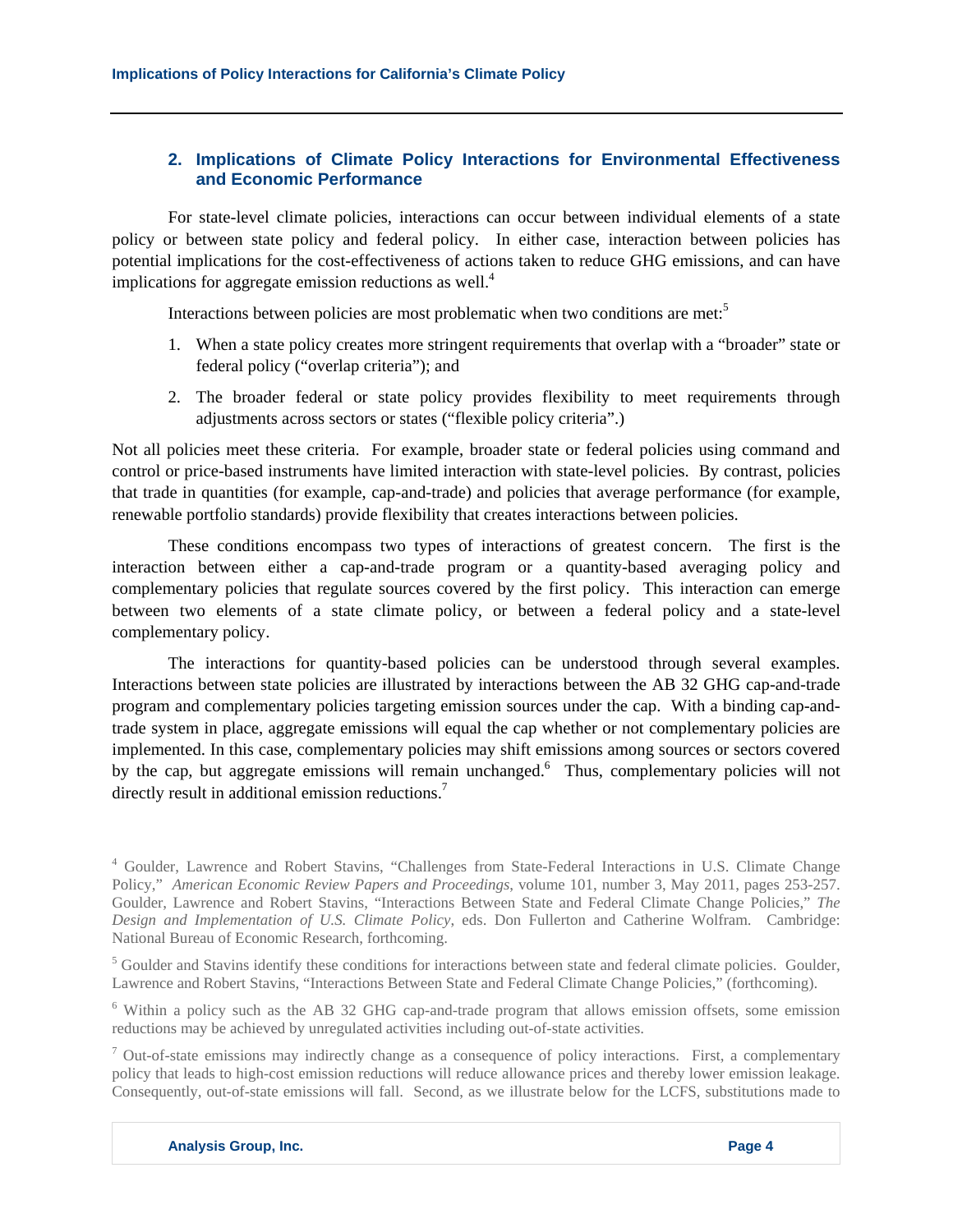While not affecting emission targets, complementary policies targeting sources under the cap can increase the cost of meeting emission targets. Complementary policies will either be non-binding and irrelevant or will shift emission reductions from lower-cost to higher-cost emission reductions activities, thus increasing the cost of achieving emission targets. A complementary policy is non-binding if its requirements are met through compliance with another regulation or through standard business practices. In this case, a complementary policy will not increase costs, although the policy is also irrelevant. For example, suppose the 33% Renewable Portfolio Standard (RPS) achieves emission reductions at \$100 per MTCO<sub>2</sub>e and allowances under the cap-and-trade system are priced by the market at \$25 per MTCO<sub>2</sub>e. In this case, if binding, the RPS would shift emission reductions from other activities that have a lower cost (\$25 per MTCO<sub>2</sub>e on the margin) compared with reductions from renewable energy (\$100 per MTCO<sub>2e</sub>.) Another possible outcome, which we consider below, is that complementary policies lower costs through support of research and development in low-GHG technologies.

These interactions can affect all programs identified in Table 1 that cover capped sources. For example, efforts to reduce GHG emissions through the LCFS will not lead to incremental emission reductions once fuels are added to the cap-and-trade program in 2015. Likewise, any reductions through the "sustainable communities strategy" (SCS) required of every metropolitan area under SB 375 will either relax requirements on other sectors or would have occurred without the SCSs. However, SCSs may address other market failures if, for example, local infrastructure and planning provides public goods that the market may not adequately supply (for example, public transportation.) As with any policy, the efficacy of these policies will depend on whether there are policy mechanisms available to effectively target and mitigate the market failures.

The second interaction of concern arises when a state-level policy regulates activity that is also covered by a federal policy that regulates the activity through a quantity-based or averaging mechanism. For example, suppose there is a federal RPS that overlaps with California's state RPS. In this case, the interactions are similar to those between the state-level RPS and the state-level cap-and-trade system. Because the federal RPS covers renewables from all states, any individual state that imposes a "more stringent" RPS will simply shift renewable energy production from other states to its state.<sup>8</sup> This "leakage" occurs because the greater stringency in one state's activities relaxes constraints on regulated activities in other states. In this case, while the aggregate (national) quantity of renewable energy remains unchanged, the resulting consequences for GHG emissions will be ambiguous because of differences across states in the carbon-intensity of power displaced by renewable energy.<sup>9</sup> However, the state RPS

comply with complementary policies may lead to changes in upstream emissions (from production and transportation) if these activities occur outside California.

<sup>8</sup> In this case, "more stringent" means an RPS that mandates a renewable share that exceeds the cost-effective renewable share that would occur under the federal RPS. However, because renewable shares may vary across states under a federal RPS (given, for example, differences in wind, solar, and geothermal generation potential across states), a state's RPS requirements may actually be higher than the federal standard and yet not require any more renewable power than would occur under the federal requirement.

<sup>9</sup> GHG emissions could increase or decrease depending upon the marginal emission intensity of power generation that is displaced by renewable generation.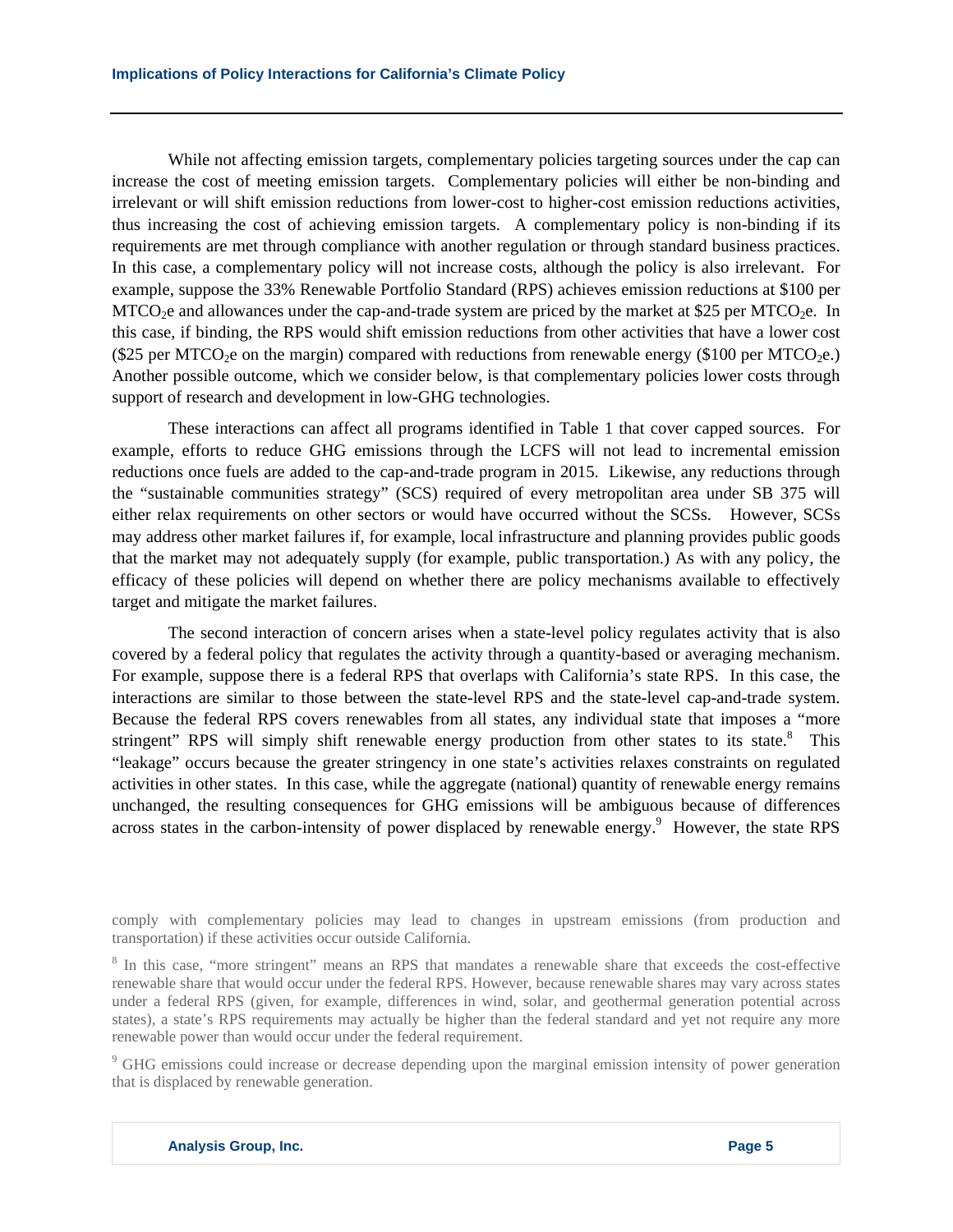would raise the national cost of meeting the federal RPS because it requires renewable power generation to shift from states where it is less costly to those where it is more costly to accomplish.

 Not all policies will create these problems. In particular, complementary policies targeting emissions from sources not covered by the cap-and-trade program would not overlap with the cap-andtrade system. Thus, these policies could achieve incremental emission reductions and would not affect the cost-effectiveness of reductions achieved from sources under the cap. Non-overlapping AB 32 policies include policies targeting high global warming potential pollutants (for example, reduced refrigerant leakage), methane emissions from landfills and oil and gas sector operations, and forest programs.

The problems that can arise from overlapping complimentary policies are real. Under some circumstances, overlapping complementary policies can provide policy benefits. In particular, state policies may address *other market failures* affecting decisions with consequences for GHG emissions, such as underinvestment in research and development into low-GHG technologies, and various market failures that affect household energy use (for example, impact of the principal-agent relationship between landlords and tenants regarding investments in energy efficiency, and behavioral biases.) To the extent that federal policies do not address these market failures, state-level policies can – in principle – fill the gap. In some cases, state-level policies may address these market failures more effectively than uniform federal policies if, for example, state regulators have more reliable information to better design and implement policies.

But, when state-level "complementary" policies do not overlap with other state policies (such as the AB 32 such as cap-and-trade system) and do not overlap with Federal policies, then under such circumstances these state-level complementary policies can offer benefits. These may include:<sup>10</sup>

- 1. *Test-bed for Alternative Policies*. State-level policies may provide an opportunity for policymakers to test alternative policy designs or mechanisms, although such alternatives should provide a reasonable likelihood of creating policy benefits. Consequently, complementary policies that overlap with cap-and-trade offer limited learning opportunities given the greater efficacy of cap-and-trade at the national level. Note that experimentation at the federal level may prove as effective as state-level experimentation. Once effective policies have been identified, these can then be adopted at the national level.
- 2. *Encourage More Aggressive and/or More Cost-Effective Federal Action.* To the extent that more aggressive action is appropriate at the national level (or internationally), actions at the state level can – again, in principle – encourage political actors to take such steps. However, because complementary policies may not improve environmental effectiveness, complementary policies that overlap with cap-and-trade provide little benefit toward achieving this goal. Likewise, while state policies can help identify more cost-effective ways of achieving climate goals, complementary policies that overlap with cap-and-trade may

 $10$  Goulder and Stavins identify these conditions for positive interactions between state and federal climate policies. Goulder, Lawrence and Robert Stavins, "Interactions between State and Federal Climate Change Policies," (forthcoming).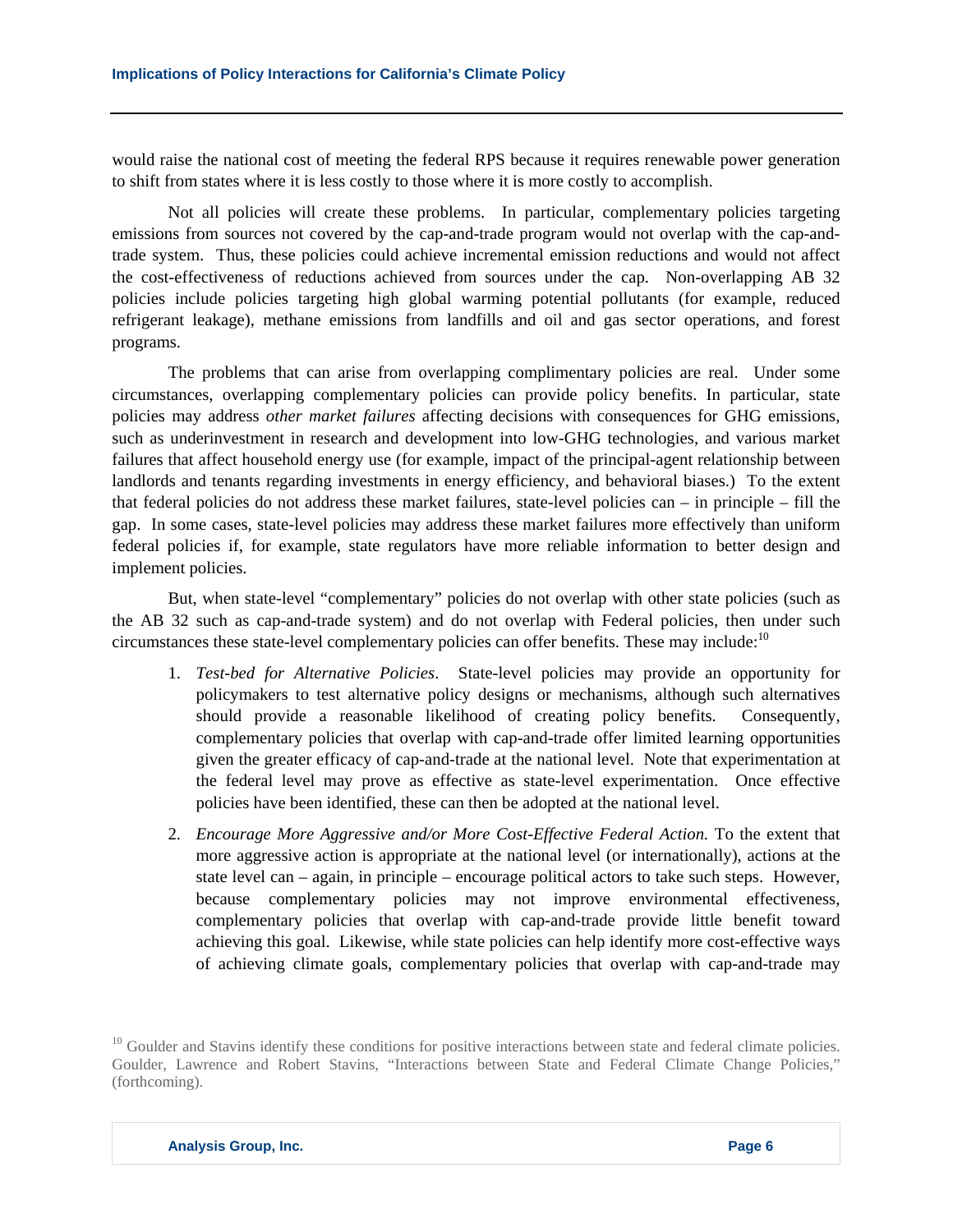actually be detrimental to the goal of demonstrating the efficacy of cost-effective climate policy.

3. *Encourage Adoption of More Stringent Standards by Manufacturers.* Tighter state environmental standards may lead manufacturers to adopt these standards for all units, rather than producing different models meeting different environmental standards for different geographic jurisdictions. California's more stringent auto pollution regulations in the 1970's let to the tightening of federal standards, in part because manufacturers did not want to face different state and federal standards. But the likelihood that state-level policy will lead to industry-wide changes in standards depends greatly on whether there are strong incentives for industry to support such uniformity. Furthermore, adoption of the more stringent state standard does not necessary mean that this standard is socially optimal at a national level. More stringent standards may represent a less cost-effective means of achieving environmental benefits, particularly in the context of climate change, which would be most cost-effectively addressed through cap-and-trade (or another carbon pricing regime), rather than technology-specific standards.

# **3. Policy Interaction Case Study: California's Low Carbon Fuel Standard**

California's Low Carbon Fuel Standard (LCFS) requires reductions of at least 10 percent in the carbon intensity of California's transportation fuels by 2020. The LCFS achieves this goal by imposing increasingly stringent standards for the aggregate carbon intensity (CI) of transportation fuels sold in the state. Compliance with the standard reflects the average CI of all fuel sold. Individual suppliers must comply with the annual standard, but suppliers whose average CI exceeds the standard can purchase credits from suppliers that have over-complied with the standard. The LCFS allows for advanced transportation technologies, such as compressed natural gas, electric vehicles, and hydrogen vehicles, as well as fuels used in traditional combustion engines, such as gasoline, ethanol, and biodiesel.

The LCFS overlaps with both the state-level AB 32 GHG cap-and-trade system and the federal Renewable Fuel Standard (RFS). Both interactions have consequences for emission reductions achieved by the LCFS, and the costs of achieving targets.

#### **a. Interactions with the AB 32 Cap-and-Trade System**

Starting in 2015 when transportation fuels are included in the GHG cap-and-trade system, both the LCFS and the cap-and-trade program will cover transportation emissions. As a result of this overlap, emission leakage will occur between the LCFS and cap-and-trade program, diminishing the emission reduction achieved by LCFS. For the LCFS, the extent of emission leakage will depend on differences in how the LCFS and cap-and-trade program account for GHG emissions, as we discuss below.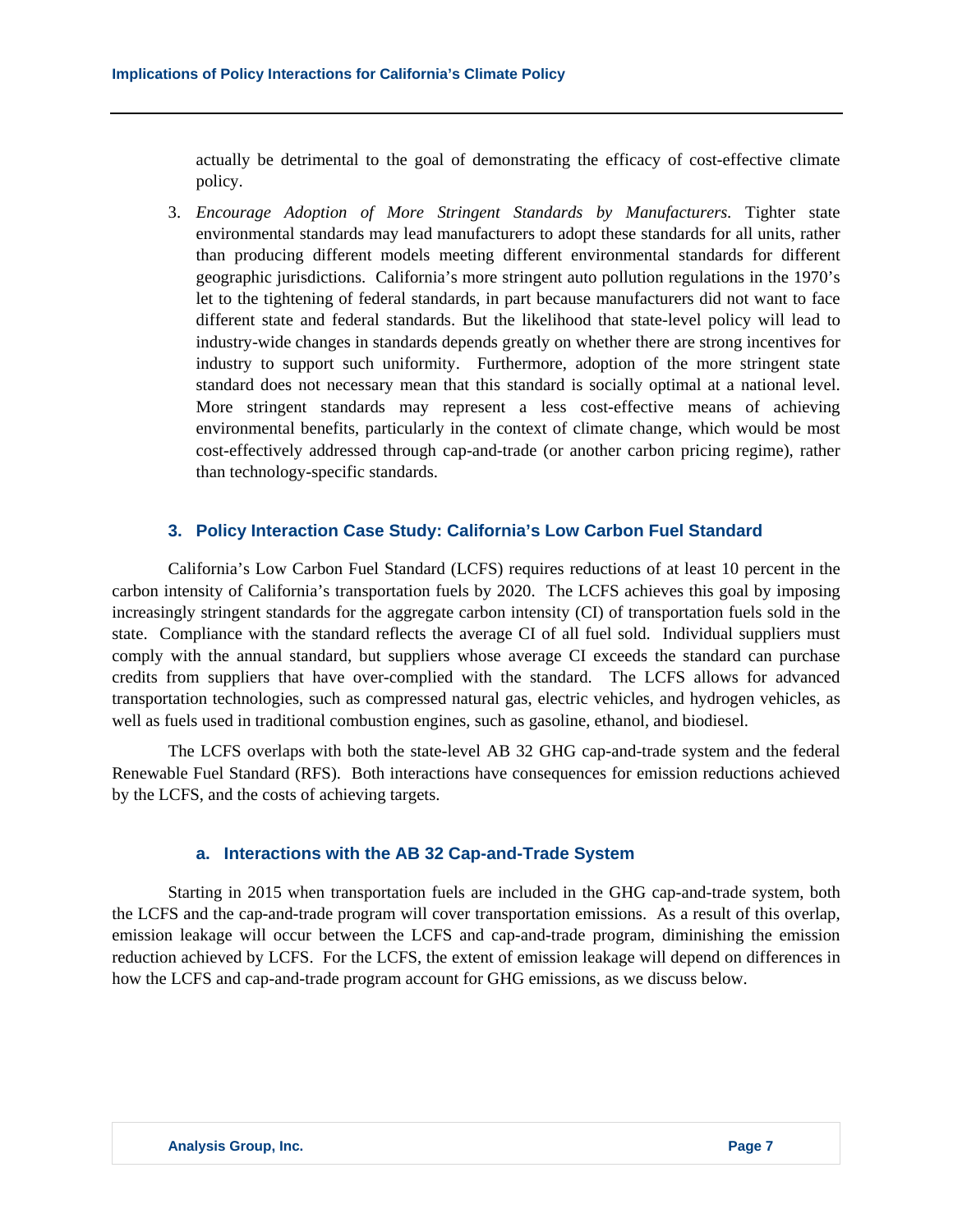**Table 2** illustrates differences in carbon intensity of transportation fuels covered by the LCFS and cap-and-trade for three fuels: gasoline, Brazilian ethanol, and cellulosic ethanol.<sup>11</sup> The cap-and-trade program covers only emissions from combustion. Because emissions from renewable fuels were offset by carbon sequestered during the growth of biomass feedstock, these fuels are exempt from the cap-andtrade program. In effect, renewable fuels have a zero emission rate for the purposes of cap-and-trade compliance.

By contrast, the LCFS accounts for life-cycle emissions, which include combustion emissions and upstream emissions from production, transport, and indirect land use change that may occur as a consequence of growing crops to produce biomass feedstock. While renewable fuels have no combustion emissions, their production is generally more emission-intensive than fossil fuels.

| <b>Life-Cycle Component</b>       | <b>Gasoline</b> | <b>Brazilian Ethanol</b> | <b>Cellulosic Ethanol</b> |
|-----------------------------------|-----------------|--------------------------|---------------------------|
| Production (Total)                | 21.5            | 73.4                     | 37.2                      |
| Production and Transport          | 21.5            | 27.4                     | 37.2                      |
| Indirect Land Use Change          |                 | 46                       | $\theta$                  |
| Combustion (Cap-and-Trade)        | 74.4            |                          | $\theta$                  |
| Total (Production $+$ Combustion) | 95.9            | 73.4                     | 37.2                      |

Table 2: Carbon Intensity of Alternative Transportation Fuels (gCO<sub>2</sub>e per MJ)

Because of this difference in GHG accounting, emission leakage between the LCFS and the capand-trade system will depend greatly on which types of substitutions are made to comply with the LCFS. **Table 3** reports net emission reductions as a consequence of the LCFS regulation of gasoline under eleven ARB scenarios. It also reports net LCFS emission reductions from diesel fuels, and the combined effect of both gasoline and diesel LCFS requirements. (Impacts from regulation of diesel fuel are not included.) The net change in emissions reflects emission reductions achieved by the LCFS less the reduction in cap stringency due to leakage. LCFS emission reductions are measured assuming a baseline level of renewable fuel demand set at 2011 consumption levels. Total consumption of each renewable fuel in each year is based on ARB scenarios, and lifecycle emissions per MJ for each fuel in each year are based on ARB data. The reduction in cap stringency is 72.9 g per MJ – that is, every MJ of renewable fuels consumed displaces a MJ of fossil fuel, which has an emission rate of 72.9 g per MJ.

 $11$  Because energy density (megajoule (MJ) per gallon) is higher for gasoline than ethanol, one gallon of ethanol cannot fully substitute for one gallon of gasoline. To correct for this problem, carbon intensity is compared on an energy basis (i.e., MJ).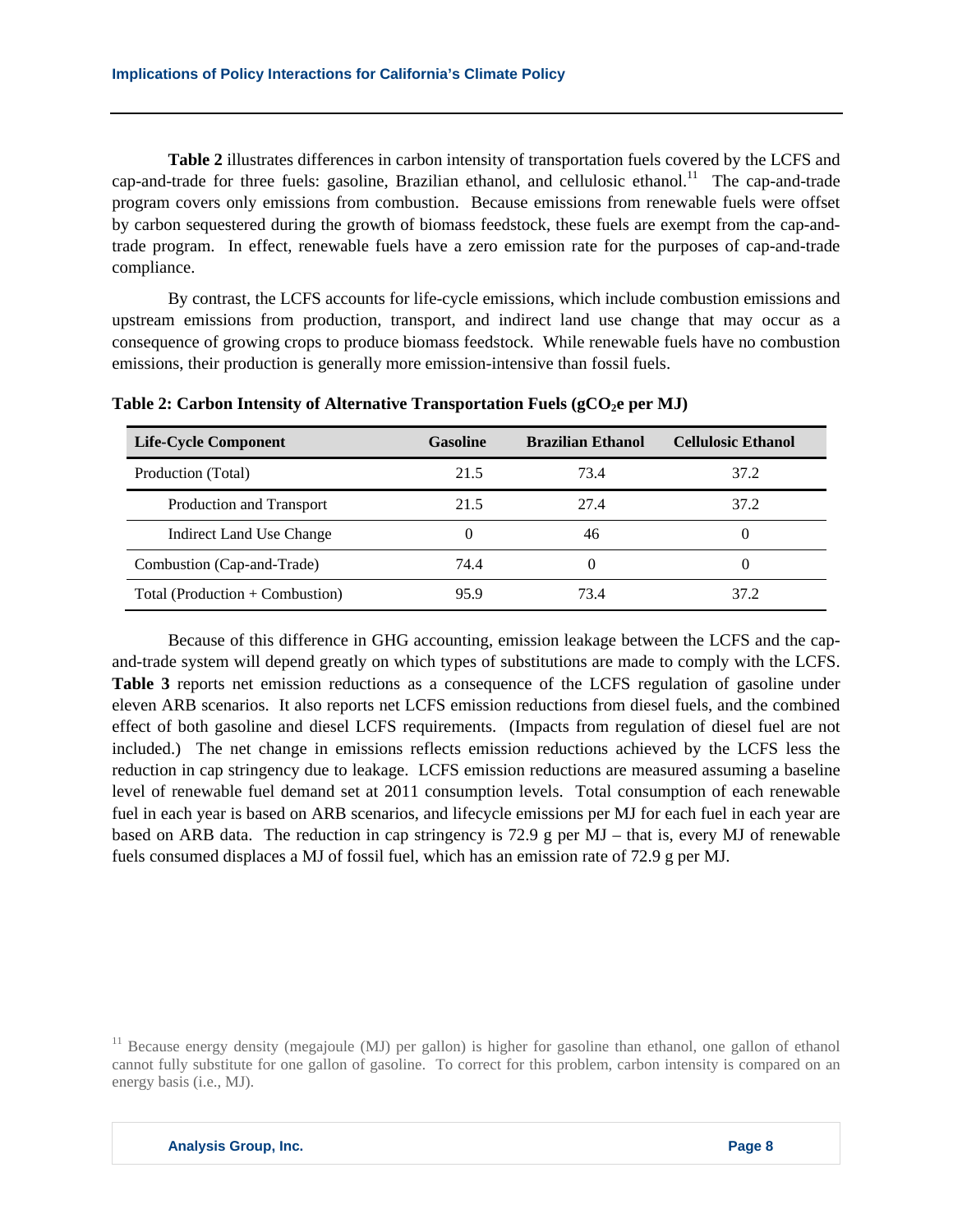|                                  |  | Table 3: Net Emission Change from LCFS Requirements under ARB Plausible Compliance |
|----------------------------------|--|------------------------------------------------------------------------------------|
| Scenarios (MMTCO <sub>2</sub> e) |  |                                                                                    |

|                 |         | Fuels Not In The Cap-No Leakage |        |        |        | <b>Overlap Between LCFS and Cap-and-Trade</b> |        |        |        |        |
|-----------------|---------|---------------------------------|--------|--------|--------|-----------------------------------------------|--------|--------|--------|--------|
| <b>Scenario</b> | 2011    | 2012                            | 2013   | 2014   | 2015   | 2016                                          | 2017   | 2018   | 2019   | 2020   |
|                 | 0.0     | $-0.1$                          | $-0.3$ | $-0.6$ | $-1.3$ | 0.4                                           | 0.1    | $-0.1$ | $-0.7$ | $-2.3$ |
| 2               | 0.0     | $-0.1$                          | $-0.4$ | $-0.7$ | $-1.1$ | 0.3                                           | $-0.6$ | $-1.6$ | $-3.6$ | $-4.8$ |
| 3               | 0.0     | 0.0                             | 0.0    | $-0.3$ | 1.1    | 4.3                                           | 6.1    | 5.6    | 5.5    | 5.2    |
| 4               | 0.0     | $-0.1$                          | $-0.2$ | $-0.4$ | 0.4    | 3.4                                           | 4.9    | 6.2    | 6.6    | 6.9    |
| 5               | 0.0     | 0.0                             | 0.0    | $-0.3$ | $-0.4$ | 1.7                                           | 1.5    | 1.2    | 0.9    | 0.3    |
| 6               | 0.0     | 0.0                             | 0.0    | $-0.3$ | $-0.7$ | 1.4                                           | 1.0    | 0.5    | 0.0    | $-1.1$ |
| 7               | 0.0     | 0.0                             | 0.0    | $-0.3$ | $-0.4$ | 1.8                                           | 1.5    | 1.0    | 0.6    | $-0.3$ |
| 8               | 0.0     | 0.0                             | 0.0    | $-0.3$ | 0.9    | 3.1                                           | 3.9    | 3.9    | 4.0    | 3.9    |
| 9               | 0.0     | 0.0                             | 0.0    | $-0.3$ | 0.0    | 0.4                                           | 0.4    | 0.2    | 0.1    | $-0.3$ |
| 10              | 0.0     | 0.0                             | 0.0    | $-0.3$ | 0.9    | 0.9                                           | 0.7    | 0.8    | 0.6    | 0.4    |
| 11              | $0.0\,$ | 0.0                             | 0.0    | $-0.3$ | $-0.4$ | $-0.9$                                        | $-0.9$ | $-1.1$ | $-1.4$ | $-1.8$ |
|                 |         |                                 |        |        |        |                                               |        |        |        |        |

|  | <b>LCFS Gasoline Requirements Impact</b> |  |
|--|------------------------------------------|--|
|  |                                          |  |

| <b>LCFS Diesel Requirements Impact</b> |      |                                 |        |        |      |                                               |      |      |      |      |
|----------------------------------------|------|---------------------------------|--------|--------|------|-----------------------------------------------|------|------|------|------|
|                                        |      | Fuels Not In The Cap—No Leakage |        |        |      | <b>Overlap Between LCFS and Cap-and-Trade</b> |      |      |      |      |
| <b>Scenario</b>                        | 2011 | 2012                            | 2013   | 2014   | 2015 | 2016                                          | 2017 | 2018 | 2019 | 2020 |
|                                        | 0.0  | 0.0                             | $-0.2$ | $-0.4$ | 2.4  | 3.6                                           | 4.7  | 4.1  | 3.5  | 2.5  |
| ∍                                      | 0.0  | 0.0                             | $-0.2$ | $-0.4$ | 2.4  | 3.7                                           | 4.7  | 4.1  | 3.5  | 2.5  |
| 3                                      | 0.0  | 0.0                             | $-0.2$ | $-0.4$ | 2.4  | 3.7                                           | 4.7  | 4.1  | 3.5  | 2.5  |
| 4                                      | 0.0  | 0.0                             | $-0.2$ | $-0.4$ | 2.4  | 3.7                                           | 4.7  | 4.1  | 3.5  | 2.6  |

## **LCFS Gasoline and Diesel Requirements (Combined Effect)**

|                 |      | Fuels Not In The Cap-No Leakage |        |        |      | <b>Overlap Between LCFS and Cap-and-Trade</b> |      |      |        |        |
|-----------------|------|---------------------------------|--------|--------|------|-----------------------------------------------|------|------|--------|--------|
| <b>Scenario</b> | 2011 | 2012                            | 2013   | 2014   | 2015 | 2016                                          | 2017 | 2018 | 2019   | 2020   |
|                 | 0.0  | $-0.1$                          | $-0.5$ | $-1.0$ | 1.1  | 4.0                                           | 4.8  | 4.0  | 2.8    | 0.2    |
| л.              |      |                                 |        |        |      |                                               |      |      |        |        |
| 2               | 0.0  | $-0.1$                          | $-0.6$ | $-1.1$ | 1.3  | 4.0                                           | 4.1  | 2.5  | $-0.1$ | $-2.3$ |
| 3               | 0.0  | 0.0                             | $-0.2$ | $-0.7$ | 3.5  | 7.9                                           | 10.8 | 9.8  | 9.0    | 7.8    |
| $\overline{4}$  | 0.0  | $-0.1$                          | $-0.4$ | $-0.8$ | 2.8  | 7.1                                           | 9.6  | 10.3 | 10.0   | 9.4    |
| 5               | 0.0  | 0.0                             | $-0.2$ | $-0.7$ | 2.0  | 5.3                                           | 6.2  | 5.3  | 4.3    | 2.8    |
| 6               | 0.0  | 0.0                             | $-0.2$ | $-0.7$ | 1.7  | 5.1                                           | 5.7  | 4.6  | 3.5    | 1.4    |
| 7               | 0.0  | 0.0                             | $-0.2$ | $-0.7$ | 2.0  | 5.5                                           | 6.2  | 5.2  | 4.1    | 2.2    |
| 8               | 0.0  | 0.0                             | $-0.2$ | $-0.7$ | 3.3  | 6.7                                           | 8.6  | 8.0  | 7.5    | 6.4    |
| 9               | 0.0  | 0.0                             | $-0.2$ | $-0.7$ | 2.4  | 4.1                                           | 5.1  | 4.4  | 3.5    | 2.2    |
| 10              | 0.0  | 0.0                             | $-0.2$ | $-0.7$ | 3.3  | 4.5                                           | 5.4  | 4.9  | 4.1    | 2.9    |
| 11              | 0.0  | 0.0                             | $-0.2$ | $-0.7$ | 1.9  | 2.8                                           | 3.8  | 3.0  | 2.1    | 0.7    |

Note: The analysis considers 11 gasoline and 4 diesel scenarios evaluated by ARB that are "illustrations of plausible combinations of fuels that could meet the LCFS targets". (ARB, "Low Carbon Fuel Standard 2011 Program Review Report," Final Draft, December 8, 2011, p. 96.) Combined effects reflect the impact of each gasoline scenario plus the impact of diesel Scenario 1. The estimated change in emissions assumes a counterfactual with renewable fuel use equal to 2011 levels. Thus, the analysis does not assume any adjustment to renewable fuel use from 2011 levels that might occur under a GHG cap-and-trade system. Estimates also do not account for emissions from in-state production that might be covered by cap-and-trade.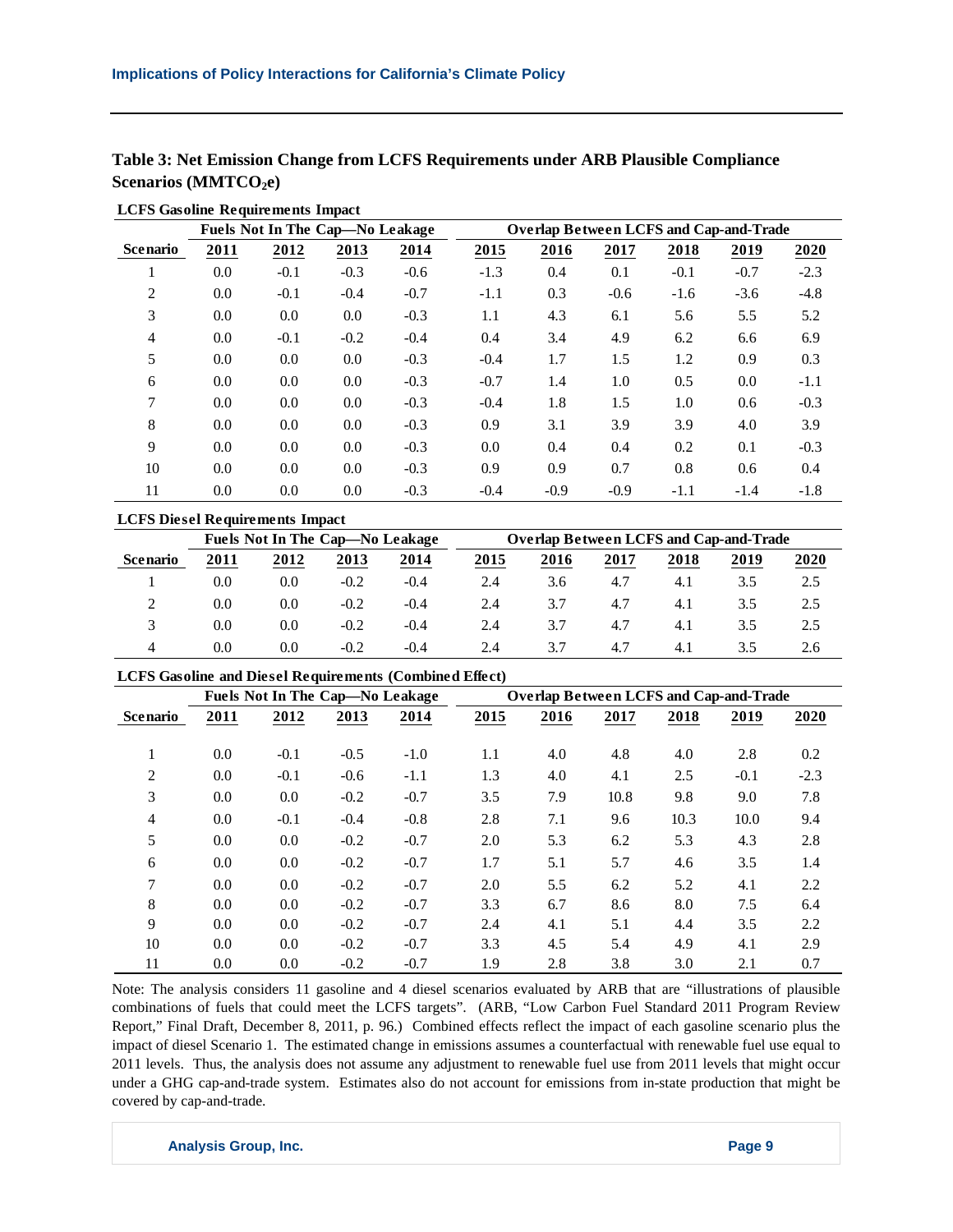**Table 4** reports estimated net emission leakage from production and combustion for the same eleven LCFS compliance scenarios evaluated by ARB. The table reports leakage from the LCFS gasoline requirements, the LCFS diesel requirements, and the combined effect of both LCFS requirements. Leakage is measured as the change in emissions from the interaction between the LCFS and the GHG cap-and-trade program divided by emission reductions when the LCFS is implemented alone. As seen from the table, leakage can be partial, complete, or even exceed 100 percent. While the LCFS is intended to control upstream emissions through life-cycle analysis, production emissions outside of California are not covered by cap-and-trade for any product. Hence, as long as AB 32 policies promote product substitutions with large differences in production emissions, aggregate emissions may increase.

An example can illustrate how emissions can increase. Consider the substitution of one megajoule (MJ) of Brazilian ethanol for one MJ of gasoline (using values from Table 1). Based on lifecycle emissions, this substitution reduces GHG emissions by 22.5 gCO<sub>2</sub>e per MJ (95.9 minus 73.4) gCO<sub>2</sub>e per MJ.) However, this substitution relaxes the cap for non-transportation sources by 74.4 gCO<sub>2</sub>e per MJ, the emission rate for gasoline. Consequently, while the LCFS would in this example reduce GHG emissions, leakage with the cap-and-trade system would more than compensate, increasing emissions by 51.9 gCO<sub>2</sub>e per MJ (74.4 minus 22.5 gCO<sub>2</sub>e per MJ).

This is not the only dynamic that can undo attempts to control upstream emissions beyond California's borders. Fuel reshuffling may limit emission reductions achieved from the LCFS if suppliers shift the distribution of low-CI fuels to California from other regions without actually increasing the supply of these fuels. For example, the CI of Brazilian ethanol depends on the energy-intensity of the process used when producing ethanol. Assuming there is variation in the CI of existing supplies, the LCFS may be met, in part, by shifting the distribution of the lower-CI Brazilian ethanol from Brazil to California, without actually increasing the quantity of low-CI Brazilian ethanol produced. This reshuffling problem arises from incomplete program coverage, and arises in other elements of the AB 32 Scoping Plan, including the regulation of electricity imports under the cap-and-trade system.

Because of these interactions, the LCFS will likely raise the cost of achieving the AB 32 emission targets. The LCFS mandates one particular way of reducing emissions: the substitution of low-CI for high-CI transportation fuels. The cost-effectiveness of GHG emission reductions from such substitution depends on the relative costs and emission rates of these fuel substitutes. **Table 5** reports estimates of the cost of GHG emission reductions for substitutions based on cost estimates from various sources.<sup>12</sup> As the table shows, there is wide variation in the anticipated costs of renewable fuels.

Some studies estimate that the costs of renewable fuels will exceed that of gasoline. In this case, emission reductions incur positive costs. For example, based on estimates from the California Energy Commission, the cost of GHG emission reductions from renewable fuels substitution will range from \$130 to \$945 per MTCO<sub>2</sub>e. These costs far exceed the cost of emission reductions under the cap-andtrade program. For example, the highest allowance price in scenarios evaluated by ARB in its AB 32 economic analysis was \$102 per MTCO<sub>2</sub>e.<sup>13</sup>

<sup>&</sup>lt;sup>12</sup> These estimates assume constant marginal costs, except for CRA, which assumes constant relative costs.

<sup>&</sup>lt;sup>13</sup> ARB, "Updated Economic Analysis of California's Climate Change Scoping Plan," Staff Report to the Air Resources Board, March 24, 2010, Table 23.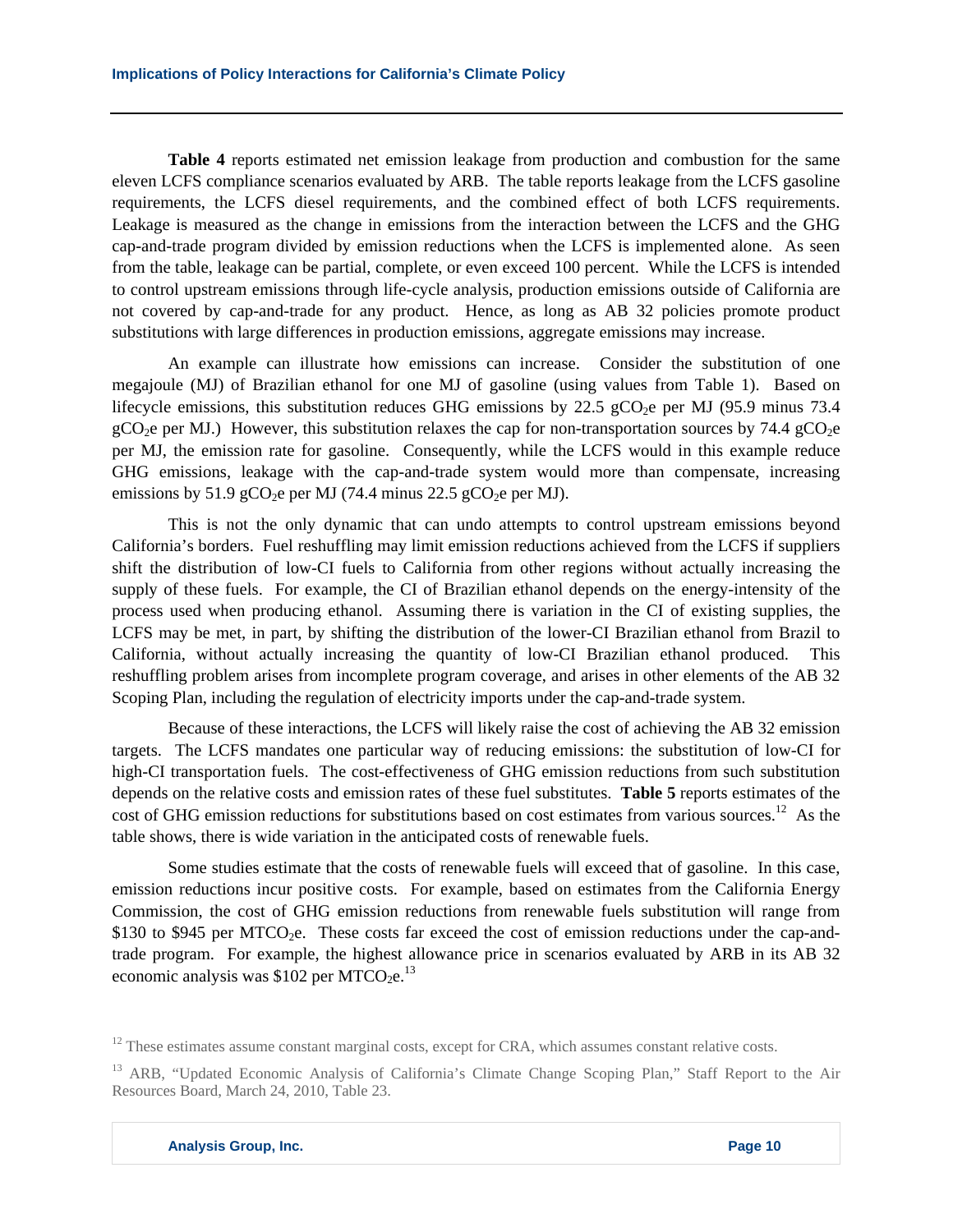| <b>LCFS Gasoline Requirements Impact</b>                       |      |      |      |      |      |      |      |      |      |      |
|----------------------------------------------------------------|------|------|------|------|------|------|------|------|------|------|
| <b>Scenario</b>                                                | 2011 | 2012 | 2013 | 2014 | 2015 | 2016 | 2017 | 2018 | 2019 | 2020 |
| $\mathbf{1}$                                                   |      |      |      |      | 19%  | 111% | 103% | 98%  | 92%  | 78%  |
| $\overline{c}$                                                 |      |      |      |      | 30%  | 110% | 87%  | 72%  | 57%  | 51%  |
| 3                                                              |      |      |      |      | 179% | 241% | 223% | 186% | 170% | 155% |
| $\overline{\mathcal{A}}$                                       |      |      |      |      | 135% | 221% | 206% | 197% | 181% | 167% |
| 5                                                              |      |      |      |      | 75%  | 157% | 130% | 118% | 111% | 103% |
| $\sqrt{6}$                                                     |      |      |      |      | 50%  | 154% | 121% | 108% | 100% | 90%  |
| 7                                                              |      |      |      |      | 71%  | 168% | 132% | 116% | 107% | 97%  |
| $8\,$                                                          |      |      |      |      | 162% | 216% | 183% | 160% | 147% | 135% |
| 9                                                              |      |      |      |      | 96%  | 116% | 108% | 104% | 101% | 97%  |
| 10                                                             |      |      |      |      | 162% | 133% | 115% | 112% | 107% | 103% |
| 11                                                             |      |      |      |      | 37%  | 67%  | 80%  | 83%  | 83%  | 83%  |
| <b>LCFS Diesel Requirements Impact</b>                         |      |      |      |      |      |      |      |      |      |      |
| Scenario                                                       | 2011 | 2012 | 2013 | 2014 | 2015 | 2016 | 2017 | 2018 | 2019 | 2020 |
| $\mathbf{1}$                                                   |      |      |      |      | 377% | 373% | 329% | 246% | 196% | 154% |
| $\overline{c}$                                                 |      |      |      |      | 377% | 373% | 329% | 246% | 196% | 154% |
| 3                                                              |      |      |      |      | 377% | 373% | 329% | 246% | 196% | 154% |
| $\overline{4}$                                                 |      |      |      |      | 378% | 374% | 329% | 246% | 196% | 154% |
| <b>LCFS Gasoline and Diesel Requirements (Combined Effect)</b> |      |      |      |      |      |      |      |      |      |      |
| <b>Scenario</b>                                                | 2011 | 2012 | 2013 | 2014 | 2015 | 2016 | 2017 | 2018 | 2019 | 2020 |
| $\mathbf{1}$                                                   |      |      |      |      | 146% | 184% | 175% | 145% | 124% | 101% |
| $\mathfrak{2}$                                                 |      |      |      |      | 154% | 185% | 163% | 128% | 99%  | 84%  |
| 3                                                              |      |      |      |      | 257% | 281% | 254% | 204% | 178% | 154% |
| 4                                                              |      |      |      |      | 236% | 269% | 244% | 212% | 186% | 163% |
| 5                                                              |      |      |      |      | 188% | 225% | 189% | 157% | 137% | 119% |
| $\sqrt{6}$                                                     |      |      |      |      | 173% | 227% | 186% | 149% | 129% | 109% |
| 7                                                              |      |      |      |      | 184% | 236% | 193% | 155% | 134% | 114% |
| $8\,$                                                          |      |      |      |      | 242% | 268% | 228% | 186% | 162% | 141% |
| 9                                                              |      |      |      |      | 251% | 203% | 176% | 147% | 130% | 114% |
| 10                                                             |      |      |      |      | 240% | 214% | 181% | 152% | 134% | 119% |
| 11                                                             |      |      |      |      | 225% | 171% | 157% | 132% | 117% | 105% |

**Table 4: Leakage from Interaction between the LCFS and GHG Cap-and-Trade Program Under ARB Plausible Compliance Scenarios** 

Note: Leakage is calculated as the ratio of (1) difference between the emission reductions from the LCFS alone and the LCFS with the GHG cap-and-trade program in place to (2) the emission reductions from the LCFS alone.

By contrast, other studies find that renewable fuels will be less costly than gasoline. In this case, emission reductions have negative costs – that is, savings. For example, based on ARB estimates, substitution of Brazilian sugarcane ethanol will reduce GHG emissions at a savings of \$16 to \$26 per  $MTCO<sub>2</sub>e$ . This substitution saves money because Brazilian ethanol is less costly to produce than gasoline (2.3 versus 2.4 cents per MJ.) But if this is true, then it is unclear why the LCFS is necessary. Assuming the cost estimates are accurate, competitive producers should be able to enter the market with Brazilian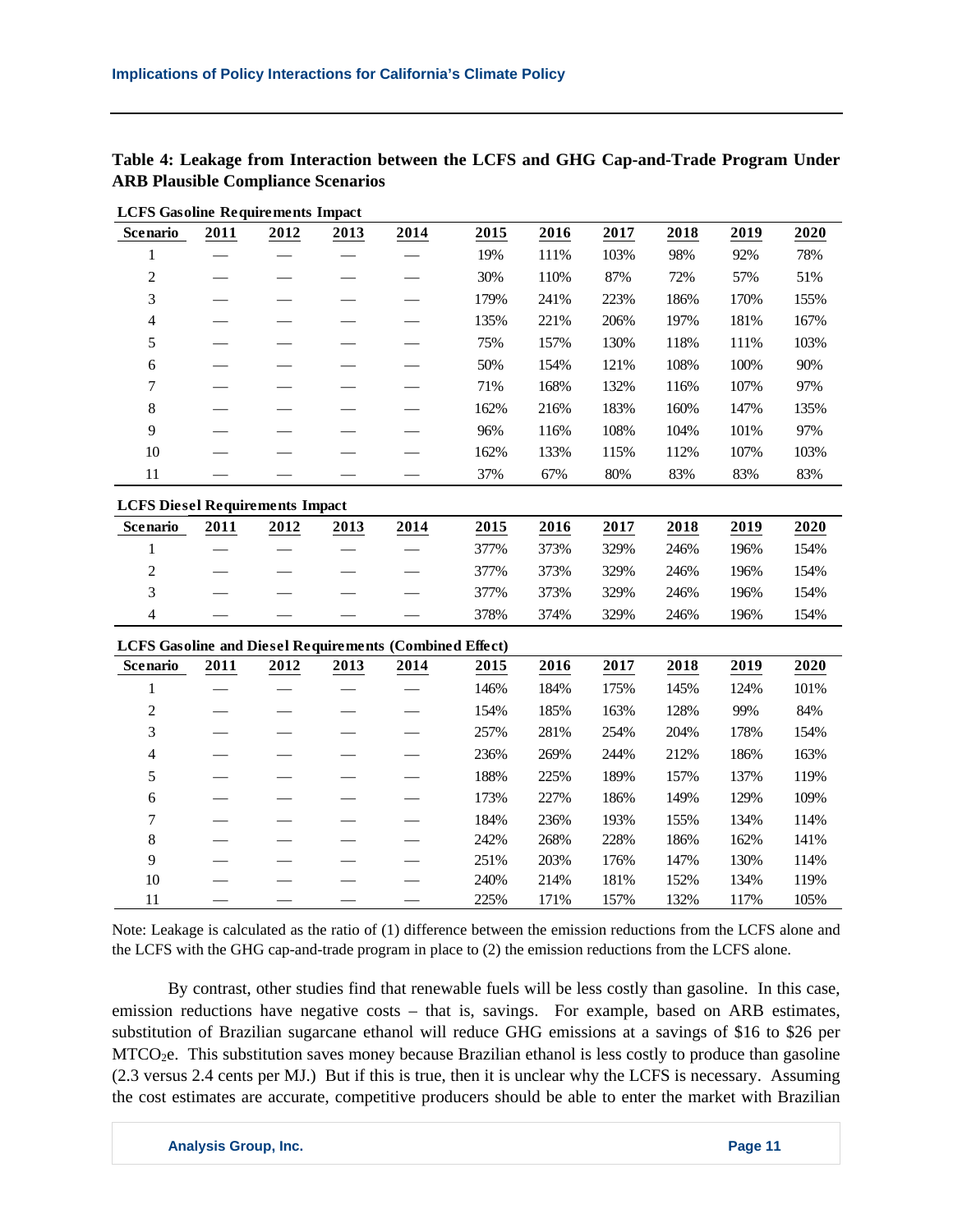ethanol and underprice existing gasoline suppliers, thus capturing a growing share of the market. Thus, expanded use of renewable fuels would occur without public policy intervention.

Of course, if expanded use of renewable fuels is a costly means of reducing GHG emissions, a cap-and-trade system may not lead to meaningful changes in the carbon intensity of transportation fuels. Some suggest that this is problem with the cap-and-trade system, since they believe that all sectors and all aspects of activities that affect the climate should be simultaneously pursued with equal vigor. Such thinking may be part of the rationale behind the "belt and suspenders" approach that embodies the AB 32 Scoping Plan. While this approach can meet environmental objectives, it does so at excessive cost because it pursues reductions across sectors and activities irrespective of cost, thus requiring that highcost reductions be pursued at the expense of low-cost reductions. These costs are felt by all households who, in the end, bear the economic burden of climate policy. Thus, pursuing such "distributional equity" across sectors through these means has its social costs.

Moreover, it is important to remember that cap-and-trade will be more cost-effective than any complementary policy alone (such as the LCFS) or any a suite of complementary policies targeting all sources covered by cap-and-trade. Any individual complementary policy will be less cost-effective because standards are based on factors not directly related to GHG emissions (for example, renewable portfolio standards), because requirements target emission rates rather than quantity (for example, the LCFS), and/or because policies allow only very narrow opportunities to reduce emissions.<sup>14</sup> In addition, no suite of policies can provide the uniform incentives to reduce GHG emissions that are provided by cap-and-trade. A suite of policies will be unable to create incentives that equalize marginal abatement costs across policies, thereby achieving cost-effectiveness. Further, cap-and-trade can create incentives to reduce emissions that cannot be easily achieved through complementary policies (for example, incentives to reduce vehicle miles travelled.) Thus, in terms of simple feasibility, the cap-and-trade approach dominates.

# **b. Interactions with the Federal Renewable Fuel Standard**

The carbon-intensity of transportation fuel used in all 50 states is covered by the federal Renewable Fuel Standard (RFS). The RFS specifies quantities of renewable fuel that must be used in each year, with separate targets for non-corn-based biofuels, cellulosic ethanol, and biodiesel. As with the LCFS, the RFS allows trading of renewable fuel obligations among suppliers to help minimize the program's cost.<sup>15</sup> Targets for certain renewable fuels have been set with some flexibility, because current production capability is limited (but there is hope such capacity will develop as a consequence of the standard). Of note, targets for cellulosic ethanol have already been revised downward from initial levels

<sup>&</sup>lt;sup>14</sup> For an analysis of the LCFS, see Holland, Stephen, Jonathan Hughs, and Christopher Knittel, "Greenhouse Gas Reductions under Low Carbon Fuel Standards?", *American Economic Journal: Economic Policy 2009* 1(1): 106- 146.

<sup>&</sup>lt;sup>15</sup> Fuel producers receive RFS credits, referred to as Renewable Identification Numbers, or RINS, for renewable fuels generated for compliance with the RFS.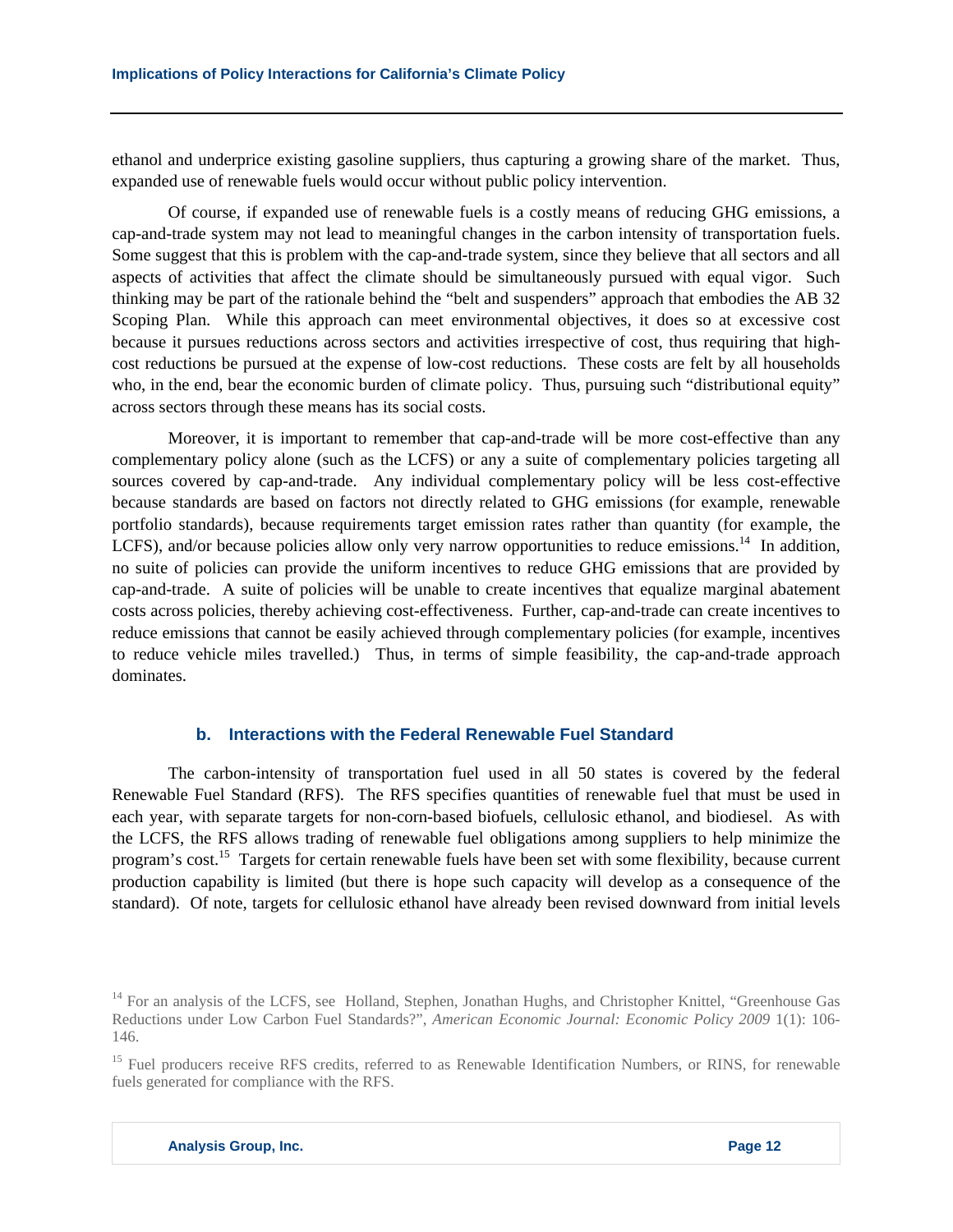due to the slow development of cellulosic ethanol technology. Biodiesel targets are to be determined on a year-by-year basis, depending on the status of market supplies. **Table 6** reports these targets.

|                  |  |  |  | Table 6: Fuel Quantity Targets Under the Federal Renewable Fuel Standard (RFS) (Billion |  |  |
|------------------|--|--|--|-----------------------------------------------------------------------------------------|--|--|
| <b>Gallons</b> ) |  |  |  |                                                                                         |  |  |

|      | RFS1               |                  |                                    |       | RFS <sub>2</sub>                            |                  |       |
|------|--------------------|------------------|------------------------------------|-------|---------------------------------------------|------------------|-------|
|      |                    |                  |                                    |       | <b>Portion to be from Advanced Biofuels</b> |                  |       |
|      | <b>Renewable</b>   | <b>Renewable</b> |                                    |       |                                             |                  |       |
|      | <b>Fuel Target</b> |                  | Fuel Target Cap on Corn Total Non- |       |                                             |                  |       |
| Year | (Total)            | (Total)          | <b>Ethanol</b>                     | Corn  | <b>Cellulosic</b>                           | <b>Biodiesel</b> | Other |
|      |                    |                  |                                    |       |                                             |                  |       |
| 2006 | 4.0                |                  |                                    |       |                                             |                  |       |
| 2007 | 4.7                |                  |                                    |       |                                             |                  |       |
| 2008 | 5.4                | 9.00             | 9.0                                | 0.00  | 0.00                                        | 0.00             | 0.00  |
| 2009 | 6.1                | 11.10            | 10.5                               | 0.60  | 0.00                                        | 0.00             | 0.10  |
| 2010 | 6.8                | 12.95            | 12.0                               | 0.95  | 0.00650                                     | 1.15             | 0.20  |
| 2011 | 7.4                | 13.95            | 12.6                               | 1.35  | 0.00660                                     | 0.80             | 0.30  |
| 2012 | 7.5                | 15.20            | 13.2                               | 2.00  | 0.00865                                     | 1.00             | 0.50  |
| 2013 | 7.6                | 16.55            | 13.8                               | 2.75  | 1.00                                        | 1.28             | 0.75  |
| 2014 | 7.7                | 18.15            | 14.4                               | 3.75  | 1.75                                        | <b>TBD</b>       | 1.00  |
| 2015 | 7.8                | 20.50            | 15.0                               | 5.50  | 3.00                                        | <b>TBD</b>       | 1.50  |
| 2016 | 7.9                | 22.25            | 15.0                               | 7.25  | 4.25                                        | <b>TBD</b>       | 2.00  |
| 2017 | 8.1                | 24.00            | 15.0                               | 9.00  | 5.50                                        | TBD              | 2.50  |
| 2018 | 8.2                | 26.00            | 15.0                               | 11.00 | 7.00                                        | <b>TBD</b>       | 3.00  |
| 2019 | 8.3                | 28.00            | 15.0                               | 13.00 | 8.50                                        | TBD              | 3.50  |
| 2020 | 8.4                | 30.00            | 15.0                               | 15.00 | 10.50                                       | <b>TBD</b>       | 3.50  |
| 2021 | 8.5                | 33.00            | 15.0                               | 18.00 | 13.50                                       | <b>TBD</b>       | 3.50  |
| 2022 | 8.6                | 36.00            | 15.0                               | 21.00 | 16.00                                       | TBD              | 4.00  |

Note: The Energy Policy Act of 2005 established an initial standard (RFS1), which was subsequently increased (RFS2) by the Energy Independence and Security Act of 2007.

Source: Schnepf, Randy, Brent Yacobucci, "Renewable Fuel Standard (RFS): Overview and Issues," Congressional Research Service, January 23, 2012.

While the LCFS may increase the quantity of renewable fuels used in California, it will not change the aggregate quantity of renewable fuels used in the United States. As the supply of renewable fuels increases in California, the demand for renewable fuels from the federal RFS will be relaxed in the other 49 states, so that any increase in renewable fuels use in California will be fully offset by reduced use outside of California. Consequently, because of this (possibly 100%) leakage between the LCFS and the RFS, the LCFS results in no incremental increase in renewable fuel use. Thus, the primary impact of the LCFS is to shift renewable fuel use from other states to California, increasing costs to California and, in effect, subsidizing other states by relieving their regulatory burden. ARB may recognize this, having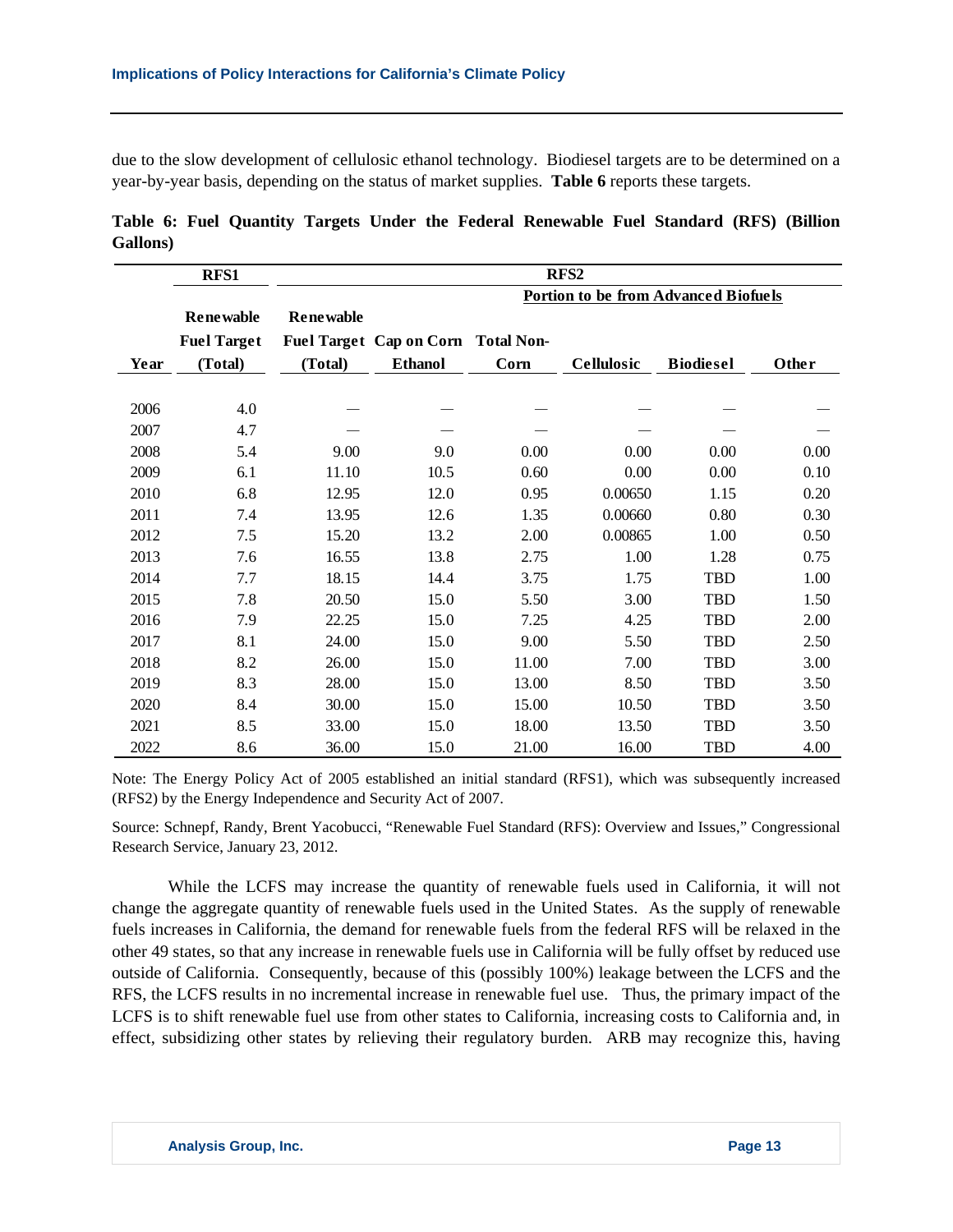stated that advanced fuels will be produced to meet the RFS, "the LCFS merely attracting more than a proportional share to California"16 These policies may also subsidize production in other states or countries, since much of the fuel supply used to comply with renewable fuel standards would be produced outside California (for example, Brazilian sugar-cane ethanol.)

While the LCFS will not increase the supply of renewable fuels, it could shift the mix of renewable fuels used towards a lower-carbon mix. In this case, emission reductions from the LCFS would reflect the difference in carbon intensity between fuels used to comply with the LCFS and those used to comply with the RFS. Consequently, GHG emissions leakage could be less than 100%.

With the LCFS, such partial leakage may occur because the RFS does not discriminate among renewable fuels, aside from the three categories identified in **Table 4**. Thus, the lowest cost fuel in each category will be used to comply with the RFS. By contrast, the LCFS provides incentives that reflect both cost and carbon intensity. As shown in **Table 7**, when a fuel's carbon intensity is sufficiently low to offset a higher cost, the fuel with a lower CI will be used. In this case, there will be partial leakage, and the LCFS will lower emissions. As the example in **Table 7** shows, when partial leakage occurs, the extent of this leakage will depend upon the difference between the CI of the lowest cost fuel and the CI of the most cost-effective LCFS fuel. In this case, the resulting incremental cost of GHG emissions from the LCFS will reflect both the incremental CI and the incremental cost of the higher-cost, lower-GHG renewable fuel. **Table 5** shows estimates of these emission reduction costs if the LCFS results in the substitution of cellulosic ethanol for Brazilian sugarcane ethanol.

Of course, the RFS and LCFS may induce the same mix of renewable fuels, in which case there will be 100% leakage, and the LCFS will fail to reduce emissions. This will occur when the lowest cost fuel that can comply with the RFS is also the most cost-effective fuel (given carbon intensity) under the LCFS. Even when the LCFS results in the same national mix of renewable fuels, costs could increase because of cost differences arising from a shift from the optimal geographic distribution of renewables fuels. In this case, higher costs may arise due to higher production costs (for example, due to higher biomass production costs) or higher transportation costs (for either biomass inputs or end-product distribution).

# **c. Other Policy Rationales for the LCFS**

While interactions with other state and federal policies will likely raise costs and limit environmental effectiveness, the LCFS could provide other benefits. One question is whether the LCFS addresses market failures other than the failure to internalize GHG impacts. Possible market failures relate to technology adoption and to research and development:

1. *Limits to Technology Adoption.* Use of renewable fuels may face several barriers to greater deployment. First, regulations may pose barriers if the use of fuel blends with higher proportions of ethanol has not been approved. Such regulatory barriers are best addressed by modifying standards. Moreover, the LCFS does not address these barriers.

<sup>&</sup>lt;sup>16</sup> Air Resources Board, "Low Carbon Fuel Standard 20011 Program Review Report," Final Draft, December 8, 2011 p. 112.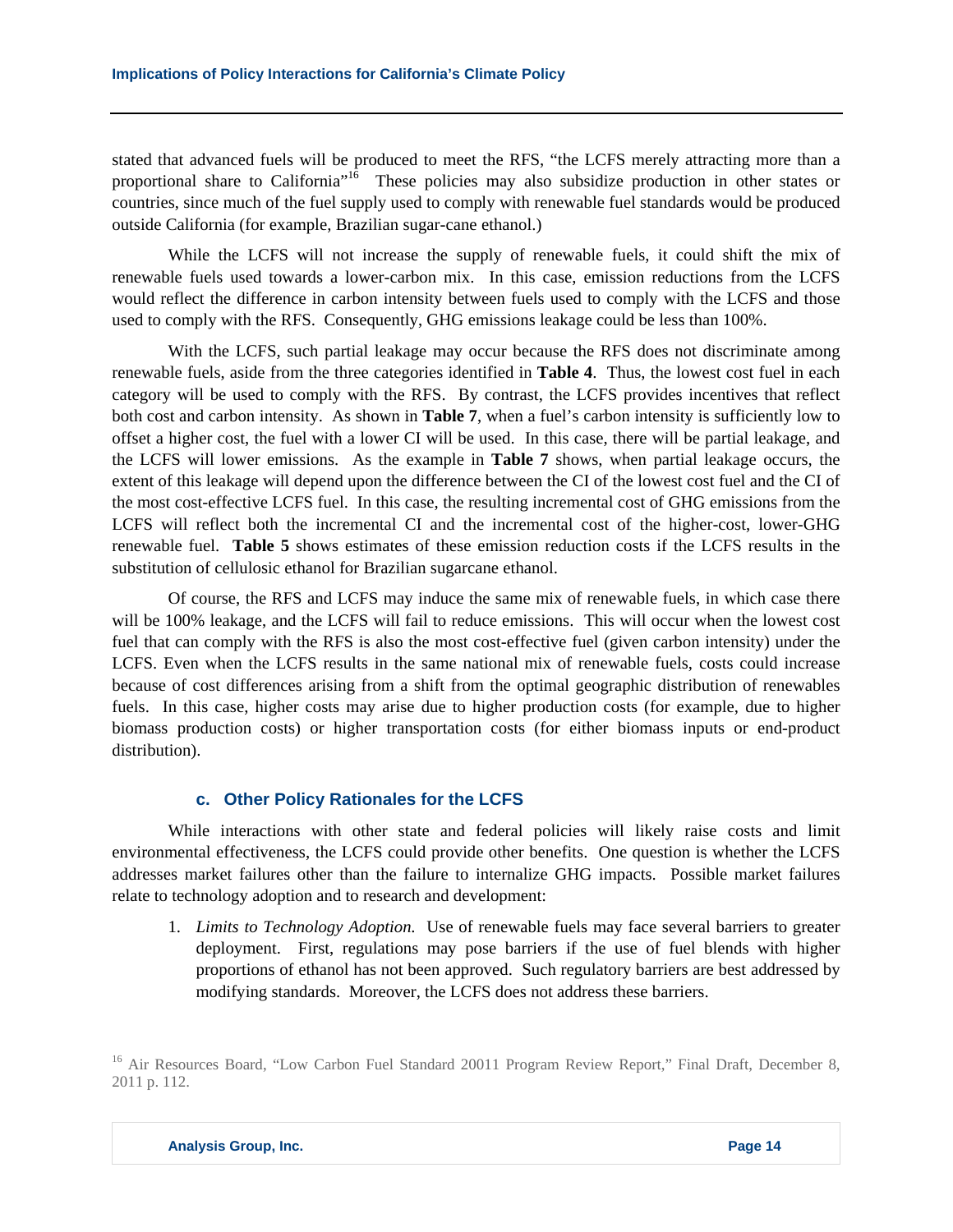Use of new fuel technologies may be limited by available refueling infrastructure, such as recharging stations for electric vehicles and refueling stations for hydrogen-powered vehicles. Because of network effects, lack of infrastructure can impose a hurdle to widespread technology adoption. The fixed infrastructure costs may pose large economic risks, particularly when there are competing platforms.

2. *Insufficient Research and Development.* Because of information spillovers and the resulting limits on innovator's ability to capture the full value of their innovations, the market may provide insufficient levels of research and development.<sup>17</sup> While the LCFS may provide incentives for some nascent technologies, such as cellulosic ethanol, it provides the same incentives for more mature technologies, such as Brazilian ethanol. Thus, the LCFS does not explicitly distinguish between nascent and mature technologies. In this sense, its impact is similar to the broad incentives for research and development created by cap-and-trade, although opportunities for productive technological development might be greater in fuel technologies than in other activities contributing to GHG emissions. In addition, LCFS targets in later years may exceed the degree of market penetrations needed to move advanced fuels beyond early stages of development. There is also a corresponding risk that technology and markets do not develop sufficiently fast to make compliance feasible, thus requiring ongoing adjustments to targets (as with the Federal RFS.)

The LCFS might provide other policy benefits. The LCFS could induce other states to adopt an LCFS or promote a more aggressive federal RFS. Other states are currently considering adoption of state-level LCFS policies. However, in light of the potentially high costs of LCFS policies relative to others (for example, cap-and-trade), wide-spread adoption of LCFS policies may not be the most prudent direction for state-level climate policies. The likelihood that California's LCFS would lead to a more stringent RFS depends, in part, on the degree to which various industries would benefit (or not) from uniform standards. Prior cases in which California policy has helped spur changes in federal policy have involved light-duty vehicle designs, not fuel content standards. While there are many factors that might encourage product uniformity around fuel standards (for example, engine technologies), there are also many differences, particularly since compliance will be tied to fuel use, rather than vehicles sales.

## **4. Conclusion**

ARB has developed a broad suite of policies to achieve AB 32's emission targets. However, because of interactions with policies at the state and federal level, some policies and programs in the AB 32 Scoping Plan may raise the costs of achieving AB 32 targets, without reducing GHG emissions. Given these potential outcomes, ARB should carefully consider whether such policies provide incremental benefits relative to the cap-and-trade policy, which anchors the AB 32 Scoping Plan. While many

<sup>&</sup>lt;sup>17</sup> See: Jaffe, Adam B., Richard G. Newell, and Robert N. Stavins. "Technological Change and the Environment," *Handbook of Environmental Economics*, Volume I, eds. Karl-Göran Mäler and Jeffrey Vincent, Chapter 11, pp. 461- 516. Amsterdam: Elsevier Science, 2003.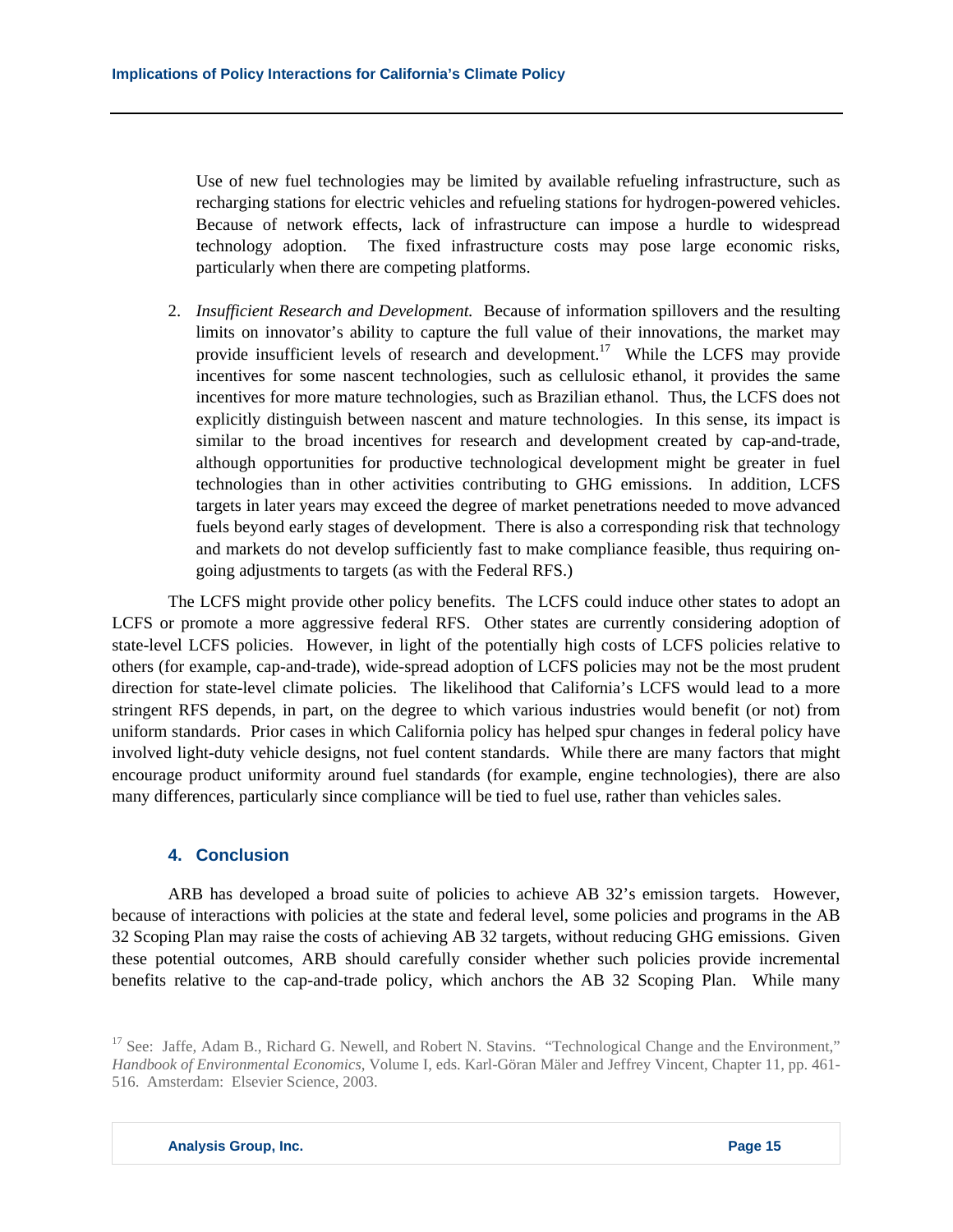policies are already being implemented, these policies should be periodically evaluated over time to ensure they are providing positive net benefits, particularly in light of interactions with other policies.

California's LCFS illustrates the limitations created by policy interactions. The LCFS would raise the cost of achieving the AB 32 emission targets by requiring more costly emission reductions than would otherwise occur with the cap-and-trade system. While raising costs, the LCFS would not achieve meaningful reductions in GHG emissions, and could even increase GHG emissions depending on the types of renewable fuel substitutions used to comply with the LCFS. Moreover, in achieving these outcomes, the LCFS would likely raise costs to Californians, particularly compared to alternative policies that might better target potential market failures addressed by the LCFS.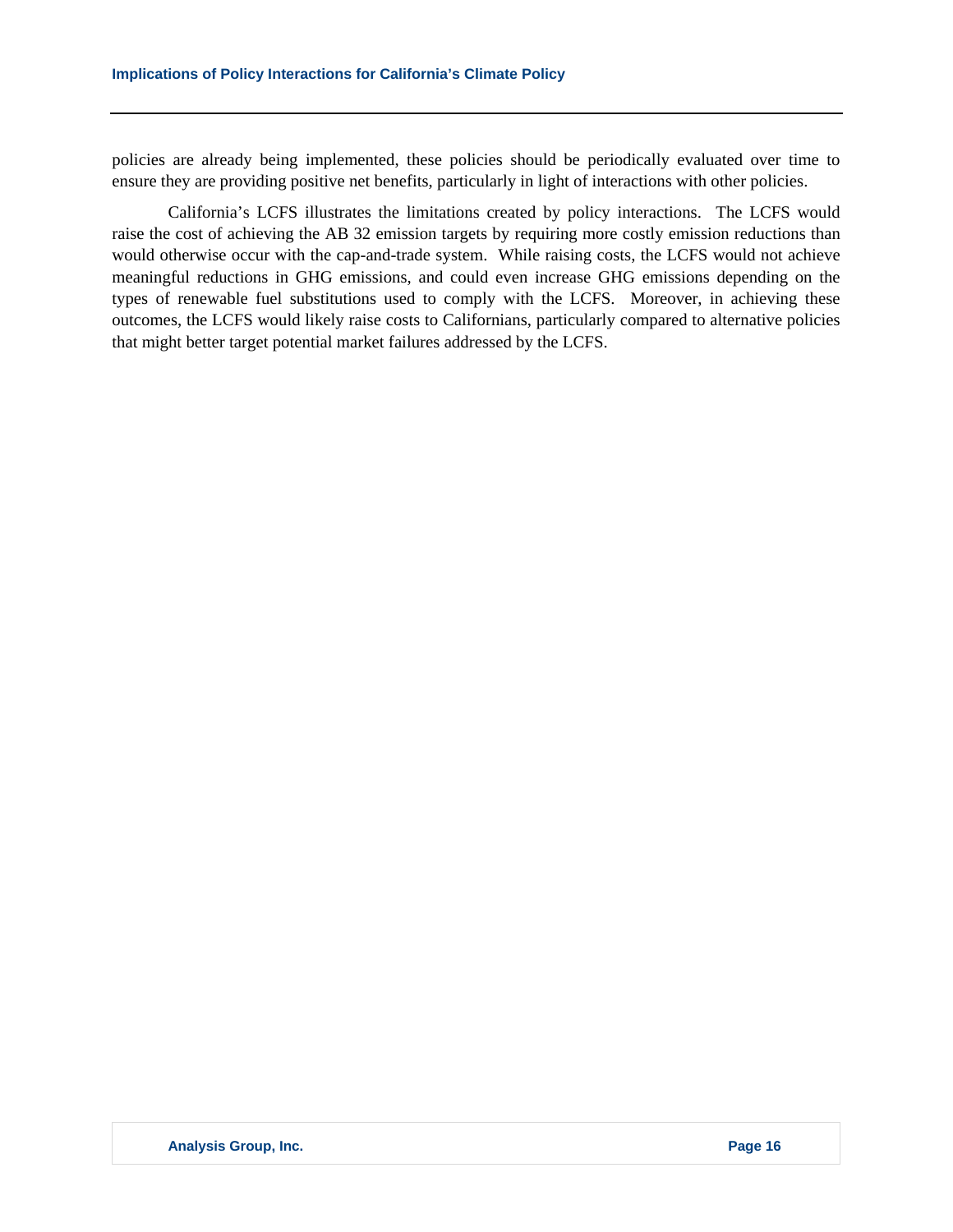| <b>Source</b>                                                                 | <b>CEC</b> | <b>CEC</b>  | <b>NRC</b> | <b>CRA</b> | <b>CRA</b>                   | <b>BCG</b>   | <b>BCG</b>   | <b>ARB</b> | <b>EPA</b> | <b>EPA</b> | <b>EPA</b>  |
|-------------------------------------------------------------------------------|------------|-------------|------------|------------|------------------------------|--------------|--------------|------------|------------|------------|-------------|
|                                                                               | $[1]$      | $[1]$       | $[2]$      | $[3]$      | $[3]$                        | $[4]$        | $[4]$        | $[5]$      | [6]        | [6]        | [6]         |
| Case                                                                          | Low        | <b>High</b> |            |            | Optimistic Pessimistic Lower |              | <b>Upper</b> |            | Low        | Mid        | <b>High</b> |
|                                                                               | Price      | Price       |            |            |                              | <b>Bound</b> | <b>Bound</b> |            | Price      | Price      | Price       |
| Year                                                                          | 2020       | 2020        | 2007       | 2020       | 2020                         | 2020         | 2020         | 2020       | 2022       | 2022       | 2022        |
| <b>Fuel Costs (cents per Gallon)</b>                                          |            |             |            |            |                              |              |              |            |            |            |             |
| <b>Renewable Fuels</b>                                                        |            |             |            |            |                              |              |              |            |            |            |             |
| CBI Sugarcane Ethanol                                                         | 200        | 320         |            |            |                              |              |              |            |            |            |             |
| Brazilian Sugarcane Ethanol                                                   | 260        | 436         |            | 323        | 344                          | 33           | 106          | 187        | 169        | 172        | 173         |
| Cellulosic Ethanol                                                            | 291        | 548         | 93         | 461        | 492                          |              |              | 234        | 146        | 149        | 150         |
| <b>BTL</b> - Gasoline                                                         | 441        | 731         |            | 684        | 730                          |              |              |            |            |            |             |
| Gasoline (CARBOB)                                                             | 238        | 393         |            | 285        | 285                          |              |              | 285        | 335        | 335        | 335         |
| Fuel Costs (cents per MJ)                                                     |            |             |            |            |                              |              |              |            |            |            |             |
| <b>Renewable Fuels</b>                                                        |            |             |            |            |                              |              |              |            |            |            |             |
| CBI Sugarcane Ethanol                                                         | 2.48       | 3.97        |            |            |                              |              |              |            |            |            |             |
| Brazilian Sugarcane Ethanol                                                   | 3.23       | 5.41        |            | 4.01       | 4.27                         | 0.41         | 1.32         | 2.32       | 2.10       | 2.13       | 2.15        |
| Cellulosic Ethanol                                                            | 3.61       | 6.81        | 1.15       | 5.72       | 6.10                         |              |              | 2.90       | 1.81       | 1.85       | 1.87        |
| <b>BTL</b> - Gasoline                                                         | 3.69       | 6.12        |            | 5.72       | 6.10                         |              |              |            |            |            |             |
| Gasoline (CARBOB)                                                             | 1.99       | 3.29        |            | 2.38       | 2.38                         |              |              | 2.38       | 2.80       | 2.80       | 2.80        |
| <b>Cost of GHG Emission Reductions (\$/MTCO2e)</b>                            |            |             |            |            |                              |              |              |            |            |            |             |
| CBI Sugarcane Ethanol                                                         | 130        | 181         |            |            |                              |              |              |            |            |            |             |
| Brazilian Sugarcane Ethanol                                                   | 551        | 945         |            | 722        | 839                          | 182          | 586          | $-27$      | $-315$     | $-299$     | $-290$      |
| Brazilian Sugarcane Ethanol (Cogen + Mechanized)                              | 330        | 566         |            | 433        | 503                          |              |              | $-16$      | $-189$     | $-179$     | $-174$      |
| Cellulosic Ethanol                                                            | 275        | 600         | 197        | 569        | 634                          |              |              | 88         | $-169$     | $-163$     | $-160$      |
| <b>BTL</b> - Gasoline                                                         | 289        | 481         |            | 569        | 634                          |              |              |            |            |            |             |
| Cost of GHG Reductions from Substitutions between Renewable Fuels (\$/MTCO2e) |            |             |            |            |                              |              |              |            |            |            |             |
| Braz Sugar Ethanol => Cellulosic Ethanol                                      | 104        | 386         |            | 474        | 507                          |              |              | 160        | $-79$      | $-79$      | $-79$       |
| Braz Sugar Ethanol (Cogen + Mech) $\Rightarrow$ Cellulosic Ethanol            | 178        | 659         |            | 810        | 866                          |              |              | 273        | $-135$     | $-135$     | $-135$      |

#### **Table 5: Cost of GHG Emission Reductions From Renewable Fuel Substitutions**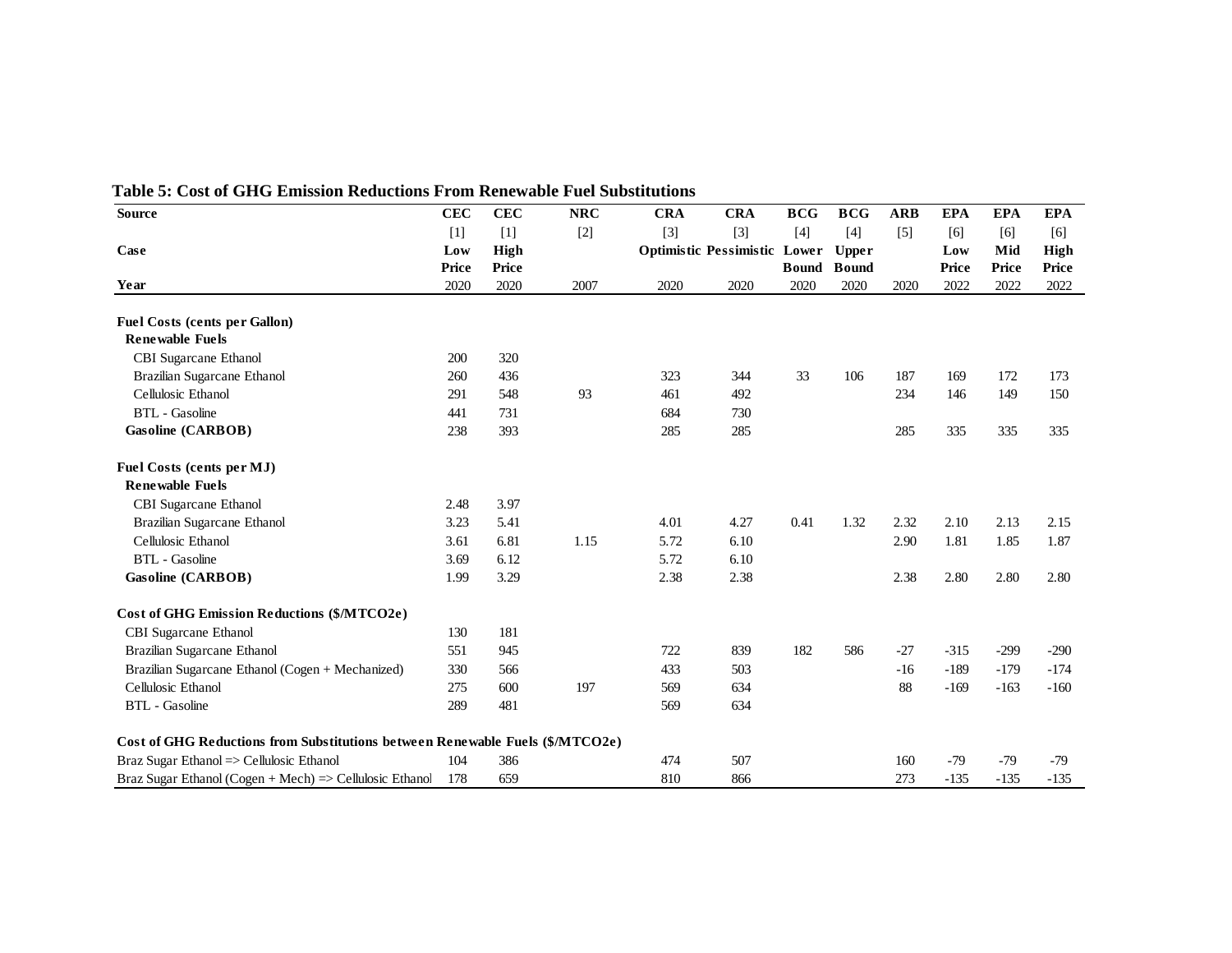## **Table 5: Cost of GHG Emission Reductions From Renewable Fuel Substitutions**

#### **Note:**

Differences in the cost of GHG emission reductions for Brazilian sugarcane ethanol reflects the difference in carbon intensity of alternative production processes, but do not reflect any differences in production costs of these processes.

## **Sources:**

[1] Boston Consulting Group (BCG), "Understanding the impact of AB 32," June 19, 2012. Costs represent incremental cost of Brazilian ethanol relative to gasoline.

[2] California Air Resources Board (ARB), "Proposed Regulation to Implement the Low Carbon Fuel Standard, Volume I: Staff Report: Initial Statement of Reasons." March 2009. Available from http://www.arb.ca.gov/regact/2009/lcfs09/lcfsisor1.pdf. Table V-2, pg V-22.

[3] California Air Resources Board (CEC), "Low Carbon Fuel Standard 2011 Program Review Report." May 2011. Available from http://www.arb.ca.gov/fuels/lcfs/workgroups/advisorypanel/20111208 LCFS%20program%20review%20report\_final.pdf. Table VII-1, pg 115, and table VII-9, pg 127.

[4] California Energy Commission (CEC), "Biofuel Values." November 2011. Original version available from http://www.energy.ca.gov/2011\_energypolicy/documents/2011-11-14\_workshop/2011-11-14\_Biofuel\_Values.xls. Updated version provided through personal communication.

[5] Charles River Associates (CRA), "Economic and Energy Impacts Resulting from a National Low Carbon Fuel Standard." June 2010. Available from http://www.secureourfuels.org/wp-content/uploads/2010/06/CRA-LCFS-Final-Report-June-14-2010.pdf. Table 4-2.

[6] National Research Council, National Academy of Sciences (NAS), "Renewable Fuel Standard: Potential Economic and Environmental Effects of U.S. Biofuel Policy." 2011. Available from http://www.nap.edu/catalog.php?record\_id=13105. Table S-1. Cost reflects incremental costs (price gap between WTA and WTP (cents/gal).)

[7] U.S. Environmental Protection Agency (EPA), "Renewable Fuel Standard Program (RFS2) Regulatory Impact Analysis." February 2010. Available from http://www.epa.gov/oms/renewablefuels/420r10006.pdf. Tables 4.4-4 and 4.4-21.